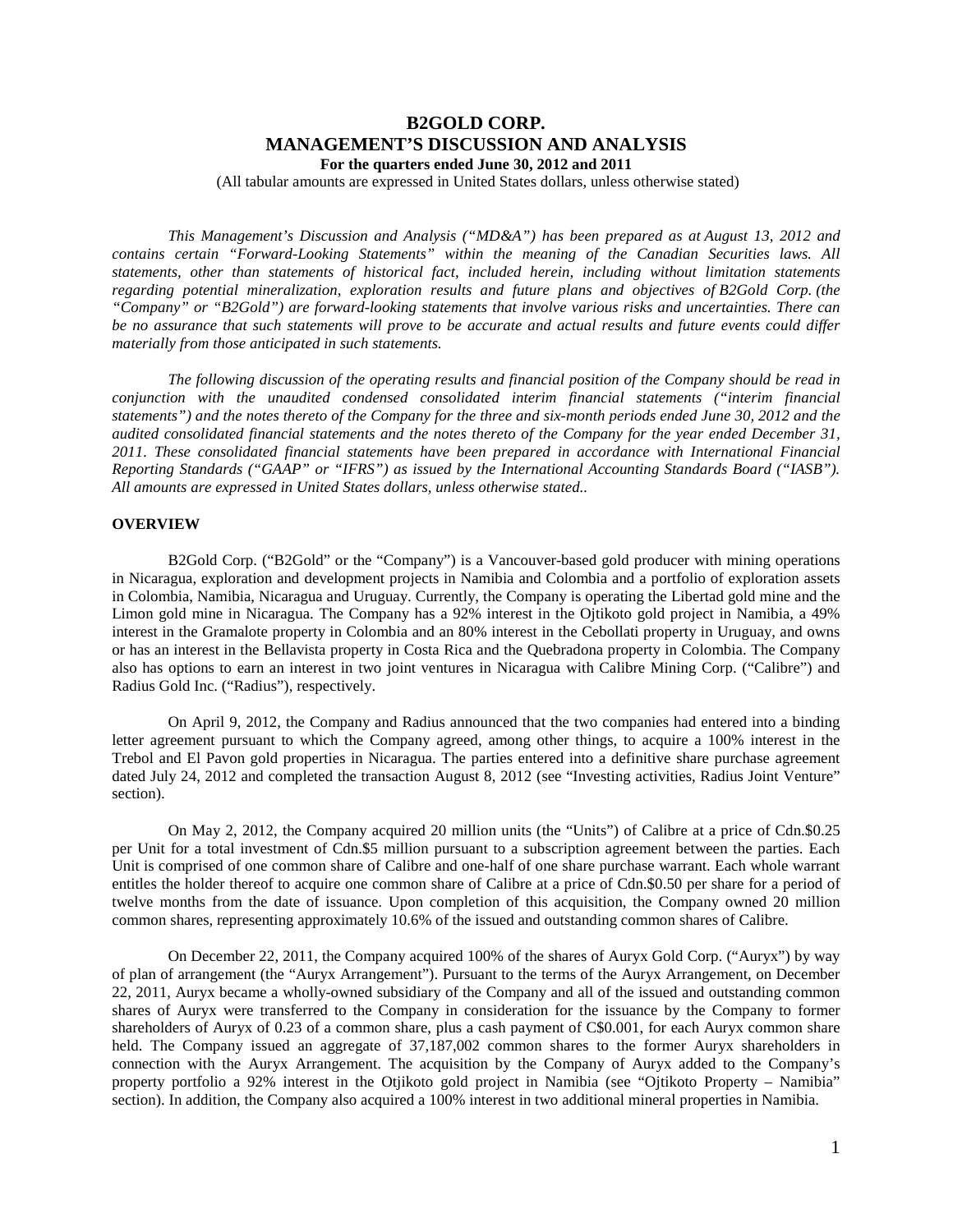# **REVIEW OF FINANCIAL RESULTS**

|                                                                                                        |        | Three months ended<br>Six months ended<br>June 30<br>June 30<br>(unaudited)<br>(unaudited) |         |          |  |
|--------------------------------------------------------------------------------------------------------|--------|--------------------------------------------------------------------------------------------|---------|----------|--|
|                                                                                                        | 2012   | 2011                                                                                       | 2012    | 2011     |  |
| Gold revenue (\$ in thousands)                                                                         | 57,330 | 54,498                                                                                     | 121,203 | 107,999  |  |
| Gold sold (ounces)                                                                                     | 35,860 | 36,030                                                                                     | 73,713  | 74,784   |  |
| Average realized gold price (\$/ ounce)                                                                | 1,599  | 1,513                                                                                      | 1,644   | 1,444    |  |
| Gold produced (ounces)                                                                                 | 36,803 | 36,760                                                                                     | 71,405  | 71,493   |  |
| Cash operating costs (\$/ ounce gold)                                                                  | 583    | 507                                                                                        | 585     | 519      |  |
| Total cash costs (\$/ ounce gold)                                                                      | 601    | 586                                                                                        | 640     | 597      |  |
| Adjusted net income <sup>(1)(2)</sup> (\$ in thousands)                                                | 21,172 | 21,634                                                                                     | 41,884  | 38,890   |  |
| Adjusted earnings per share $^{(1)(2)}$ -basic (\$)                                                    | 0.06   | 0.06                                                                                       | 0.11    | 0.12     |  |
| Adjusted earnings per share $(1)(2)$ – diluted (\$)                                                    | 0.05   | 0.06                                                                                       | 0.11    | 0.11     |  |
| Net income $(\$$ in thousands) <sup>(2)</sup>                                                          | 11,937 | 15,016                                                                                     | 26,483  | 26,427   |  |
| Earnings per share $(2)$ – basic (\$/share)                                                            | 0.03   | 0.05                                                                                       | 0.07    | 0.08     |  |
| Earnings per share $(2)$ – diluted (\$/share)                                                          | 0.03   | 0.05                                                                                       | 0.07    | $0.08\,$ |  |
| Cash flows from operating activities (\$ in thousands)<br>- before changes in non-cash working capital | 27,791 | 28,833                                                                                     | 54,857  | 53,598   |  |

*(1) Adjusted net income is a non-GAAP measure which excludes foreign exchange gains and non-cash items consisting of deferred income tax expense and share-based payments expense.*

*(2) Attributable to the shareholders of the Company.*

## *Second quarter 2012 and 2011*

In the second quarter of 2012, the Company continued to deliver solid operating and financial results with consolidated gold production of 36,803 ounces at an operating cash cost of \$583 per ounce. Gold production was in line with budgeted guidance and 2,201 ounces higher than the first quarter production of 34,602 ounces. In addition, consolidated operating cash costs were approximately 4% lower than budget. Gold production is anticipated to increase each successive quarter of 2012.

Consequently, the Company maintains its production and cost guidance for 2012. The Company is projecting another record year for gold production in 2012, with consolidated production from the Libertad and Limon Mines in Nicaragua estimated to total approximately 150,000 to 160,000 ounces of gold at a cash operating cost of approximately \$590 to \$625 per ounce. Cash operating costs are expected to improve and production to increase in 2013 and 2014 over 2012 due to the processing of higher grade ore from the Jabali deposit through the Libertad mill.

Total gold revenue in the second quarter of 2012 increased by approximately 5% compared with the same quarter of 2011, mainly due to higher realized prices for gold. Gold revenue for the second quarter of 2012 was \$57.3 million on sales of 35,860 ounces at an average price of \$1,599 per ounce compared to \$54.5 million on sales of 36,030 ounces at an average price of \$1,513 per ounce in the second quarter of 2011.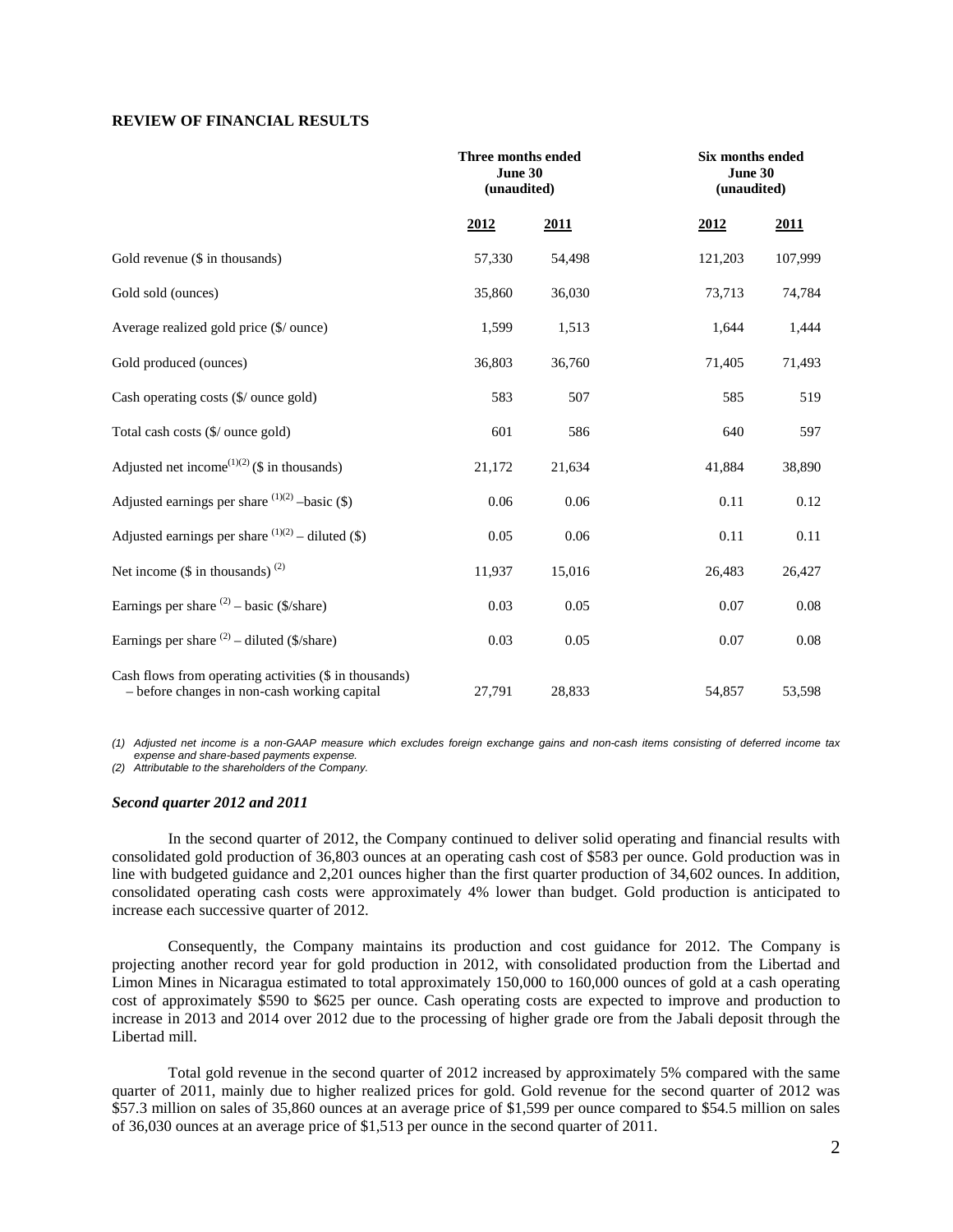In the second quarter, the Libertad Mine accounted for \$40 million (Q2 2011 - \$35.6 million) of gold revenue from the sale of 25,020 ounces (O2 2011 – 23,490 ounces) while \$17.3 million (O2 2011 - \$18.9 million) was contributed by the Limon Mine from the sale of  $10,840$  ounces  $(O2 2011 - 12,540$  ounces).

The Company's consolidated gold production during the second quarter of 2012 was 36,803 ounces at an operating cash cost of \$583 per ounce compared to 36,760 ounces produced over the same period last year at an operating cash cost of \$507 per ounce.

The Libertad Mine produced 25,135 ounces of gold at an operating cash cost of \$505 per ounce compared to budget of 25,161 ounces at an operating cash cost of \$558 per ounce. The cash operating cost per ounce was \$53 favourable to budget mainly due to less waste mined during the period. The mill throughput rate in the second quarter of 2012 averaged 5,563 tonnes of ore per day ("t/d"), a new quarterly record and slightly better than budget of 5,491 t/d. The permitting of the Jabali deposit is scheduled for completion in the third quarter and open pit mining is scheduled to commence in the fourth quarter of 2012.

The Limon Mine produced 11,668 ounces of gold at an operating cash cost of \$752 per ounce compared to budget of 12,341 ounces at an operating cash cost of \$711 per ounce. The unfavourable variance cost per ounce result was mostly due to lower throughput than planned, which was mainly the result of more mill downtime taken to replace one of the grinding mill motors during the period.

Cash flow from operating activities (before changes in non-cash working capital) was \$27.8 million (\$0.07 per share) for the quarter compared with \$27.1 million (\$0.07 per share) in the first quarter of 2012 and \$28.8 million (\$0.09 per share) in the second quarter of 2011. The Company remains debt-free and in a strong financial position with \$77.3 million in cash as at June 30, 2012. The Company believes that it will be able to self-finance its planned capital and exploration expenditures for 2012 by using its mine operating cash flows and strong cash position.

Adjusted net income was \$21.2 million (\$0.06 per share) compared to \$21.6 million (\$0.06 per share) in the same period of 2011. Adjusted net income was calculated by excluding a non-cash deferred income tax expense of \$2.4 million (Q2 2011 - \$6.3 million), non-cash share-based compensation expense of \$6.9 million (Q2 2011 - \$0.7 million) and foreign exchange gains of \$0.1 million (Q2 2011 - \$0.3 million).

For the second quarter of 2012, the Company generated (GAAP) net income of \$11.9 million (\$0.03 per share) compared to \$15 million (\$0.05 per share) in the equivalent period of 2011.

Royalty and production tax expense decreased to \$0.7 million from \$2.9 million in the equivalent period of 2011 mainly attributable to the revised tax treatment of ad-valorem taxes (see below).

In Nicaragua, the State is entitled to a proportional extraction royalty ("ad-valorem" tax) over the substances extracted from a mineral concession. The amount of ad-valorem tax is 3% for minerals. Under Nicaraguan law, the ad-valorem tax paid is considered a deductible expense for purposes of computing corporate income tax. However, when this law was enacted it included a grandfathering rule which allowed concessions granted prior to this law to continue operating under its existing regime. Under the mining law applicable to Desarrollo Minero de Nicaragua S.A. ("Desminic"), the Company's indirect subsidiary which owns and operates the Libertad Mine, the amount paid as ad-valorem tax could be applied as a direct credit against corporate income tax.

On May 25 2012, the Nicaraguan tax administration notified Desminic that it accepted Desminic's request to treat ad-valorem taxes paid by Desminic as direct credits against Desminic's corporate income tax due, rather than as a deductible expense in computing its corporate income tax. Prior to the acceptance of Desminic's request, the Company had taken a conservative position treating its ad-valorem payments as a deductible expense rather than as a tax credit. In the second quarter of 2012, the Company began recording these payments as tax credits. Advalorem taxes paid in the first quarter of 2012 of \$1.3 million were also reclassified from royalty and production tax expense on the consolidated statement of operations to income tax credits (reducing estimated current taxes payable on the consolidated balance sheet).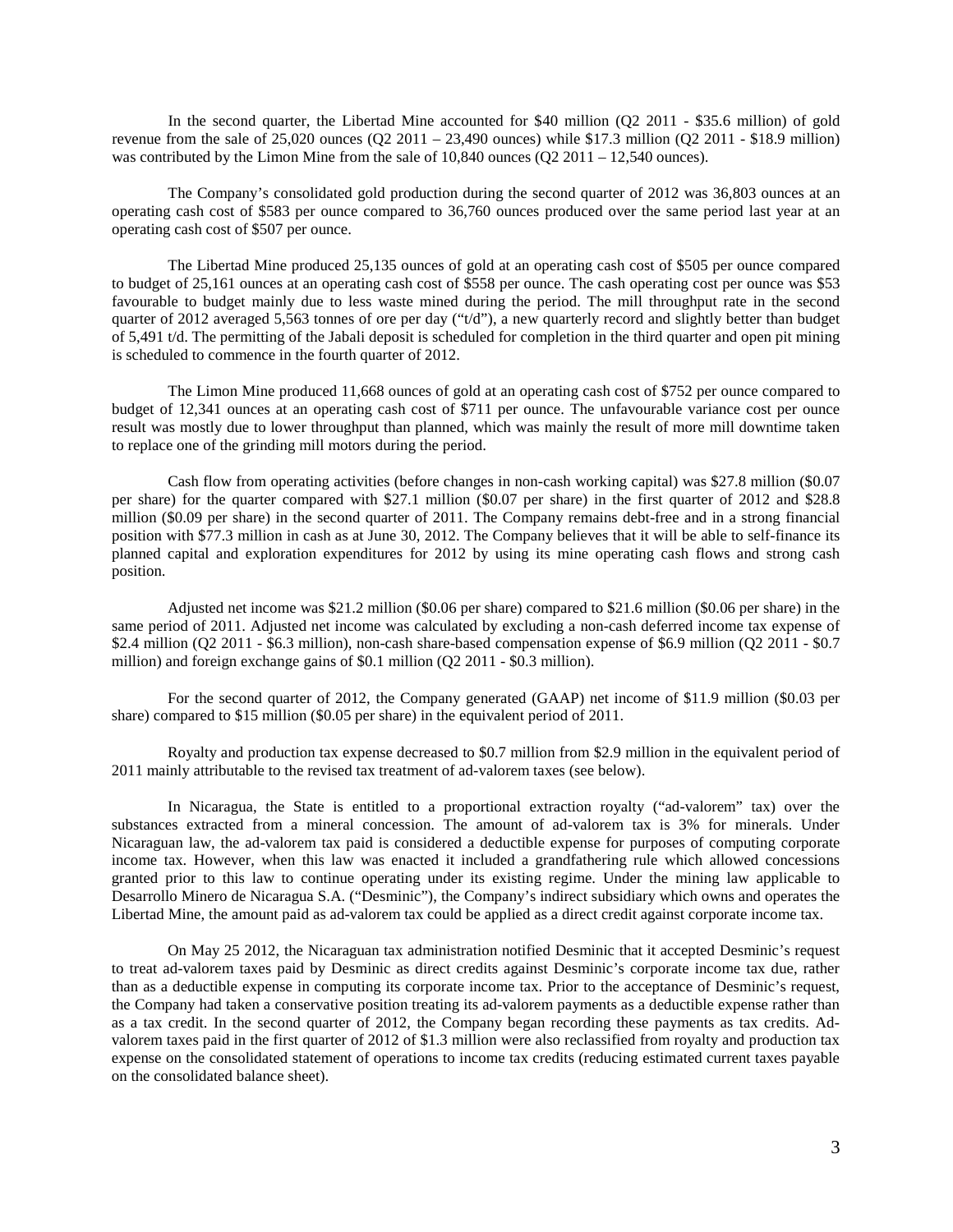The Company has also filed amended 2011 and 2010 income tax returns for Desminic to report the advalorem taxes as direct credits. This resulted in a \$1.7 million reduction in current income taxes and a \$2.6 million reduction in deferred income taxes. These reductions were recorded in the quarter.

The Company's subsidiary which owns and operates the Limon Mine, Triton Minera S.A., continues to record its ad-valorem payments as a deductible expense rather than a tax credit as it operates under the new mining law.

Share-based payment expense increased to \$6.9 million from \$0.6 million in the second quarter of 2012. The increase of \$6.3 million was primarily due to the issuance of 2.4 million restricted share units ("RSU") in the current quarter and 10 million additional stock options in the first quarter of 2012 (the fair values of both the RSU and stock options are being recognized over their respective vesting periods). The share-based compensation expense relating to RSU was \$3.2 million and \$2.1 million to stock options. In addition, included in share-based compensation expense was \$1.6 million, the market value of 0.5 million common shares awarded under the Company's Incentive Plan to a senior employee, George Johnson, on May 28, 2012. None of the stock options granted were awarded to senior employees who were founders of the Company.

Consolidated general and administrative costs increased in the second quarter of 2012 compared to the year ago period by approximately \$1.1 million. General and administrative costs relate to the Company's head office in Vancouver, the Managua office in Nicaragua and administrative costs incurred in Costa Rica. The change in general and administrative costs consisted of higher Vancouver office costs of approximately \$0.8 million (relating mainly to acquisition evaluations) and higher Managua office salary, consulting fees and general expenses of \$0.5 million, offset by a \$0.2 million reduction in Bellavista holding costs. Second quarter 2012 costs were slightly higher than the first quarter of 2012 due to audit fees, travel expenses and general costs.

### *Year-to-date results*

For the first six months of 2012, consolidated gold revenue was \$121 million compared to \$108 million in the same period in 2011. The 12% increase was attributable to higher average realized gold prices.

Consolidated gold production for the six months ended June 30, 2012 totalled 71,405 ounces at an operating cash cost of \$585 per ounce compared to 71,493 ounces being produced in the corresponding period of 2011 at an operating cash cost of \$519 per ounce. Gold production is budgeted to be higher in the second half of 2012 and remains on target.

The Company is projecting another record year for gold production in 2012, with consolidated production from the Libertad and Limon Mines in Nicaragua estimated to total approximately 150,000 to 160,000 ounces of gold at a cash operating cost of approximately \$590 to \$625 per ounce. Gold production is anticipated to increase each successive quarter of 2012. Cash operating costs are expected to improve and production to increase in 2013 and 2014 over 2012 due to the processing of higher grade ore from the Jabali deposit through the Libertad mill.

Adjusted net income was \$41.9 million (\$0.11 per share) in the six months ended June 30, 2012 compared to \$38.9 million (\$0.12 per share) in the comparative period. Adjusted net income for the first half of 2012 was calculated by excluding a non-cash deferred income tax expense of \$5.1 million (2011 - \$12.4 million), a non-cash share-based payments expense of \$10.8 million (2011 - \$1.2 million) and foreign exchange gains of \$0.5 million (2011 - \$1.2 million).

For the six months ended June 30, 2012, the Company generated (GAAP) net income of \$26.5 million (\$0.07 per share) compared to \$26.4 million (\$0.08 per share) in the equivalent period of 2011.

General and administrative costs decreased by \$0.2 million to \$9.1 million in the first half of 2012 from \$9.3 million in the same period of 2011. On a comparative basis, expenses were higher by \$1.4 million in the 2011 period which included cash bonuses totalling \$1.6 million paid to senior management in 2011. Bonuses for 2012 were paid mainly with RSU and the related expense was included in "Share-based payment" expense. Excluding bonuses, cost increases were mainly due to: higher travel costs of \$0.4 million, increased Vancouver office corporate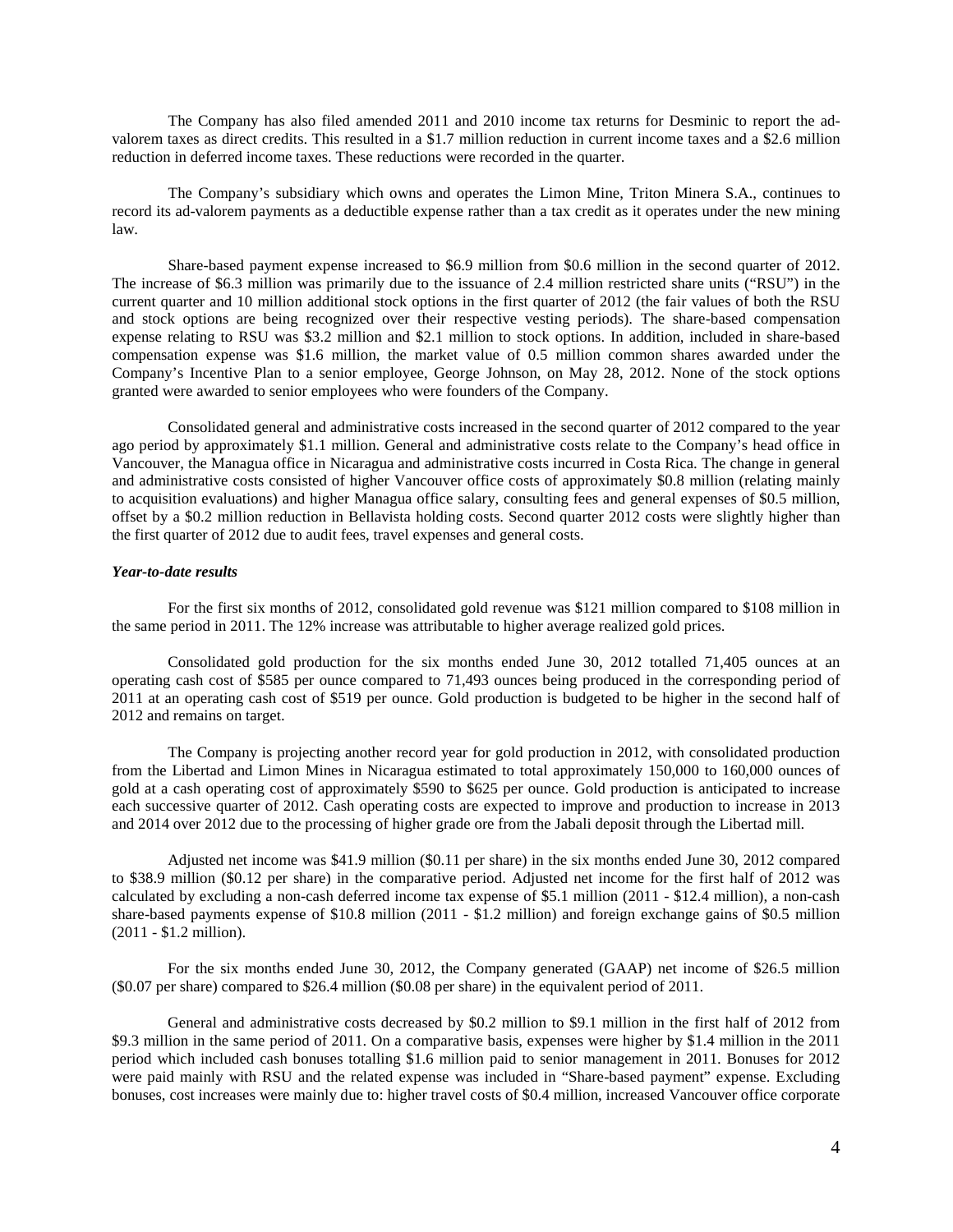expenses of \$0.5 million, increased consulting fees of \$0.2 million, overall Managua general office cost increases of \$0.4 million, offset by a reduction in the Bellavista holding costs of \$0.3 million.

## **LIBERTAD MINE – NICARAGUA**

|                                                                   |         | Three months ended<br>June 30<br>(unaudited) |           | Six months ended<br>June 30<br>(unaudited) |  |
|-------------------------------------------------------------------|---------|----------------------------------------------|-----------|--------------------------------------------|--|
|                                                                   | 2012    | 2011                                         | 2012      | 2011                                       |  |
| Gold revenue (\$ in thousands)                                    | 40,055  | 35,582                                       | 84,098    | 73,610                                     |  |
| Gold sold (ounces)                                                | 25,020  | 23,490                                       | 51,208    | 51,039                                     |  |
| Average realized gold price (\$/ ounce)                           | 1,601   | 1,515                                        | 1,642     | 1,442                                      |  |
| Tonnes of ore milled                                              | 506,203 | 498,254                                      | 1,011,156 | 1,006,666                                  |  |
| Grade (grams/tonne)                                               | 1.69    | 1.71                                         | 1.66      | 1.69                                       |  |
| Recovery (%)                                                      | 91.5    | 90.3                                         | 91.7      | 90.4                                       |  |
| Gold production (ounces)                                          | 25,135  | 24,568                                       | 49,381    | 49,182                                     |  |
| Cash operating costs (\$/ ounce gold)                             | 505     | 451                                          | 502       | 451                                        |  |
| Total cash costs $(\frac{6}{2})$ ounce gold) $^{(3)}$             | 489     | 524                                          | 536       | 526                                        |  |
| Cash flows from Libertad Mine operations $(4)$                    | 27,955  | 23,254                                       | 56,560    | 46,926                                     |  |
| Capital expenditures (\$ in thousands)                            | 10,257  | 10,118                                       | 17,365    | 17,873                                     |  |
| Capital expenditures (\$ in thousands) - Jabali<br>development    | 3,138   |                                              | 4,653     |                                            |  |
| Exploration $(\$$ in thousands) – including Jabali<br>exploration | 2,214   | 2,803                                        | 4,674     | 4,048                                      |  |

*(3) In the second quarter of 2012, the Company began recording its ad-valorem taxes as tax credits. Ad-valorem taxes paid in the first quarter of 2012 of \$1.3 million were reclassified from royalty and production tax expense on the consolidated statement of operations to income tax credits (reducing estimated current taxes payable on the consolidated balance sheet). As a result, total cash cost per ounce was reduced by approximately \$50 per ounce for the three months ended June 30, 2012 due to this reclassification.* 

*(4) Cash flows from Libertad Mine operations is a non-GAAP measure calculated based on gold revenue less total cash operating costs.* 

The Libertad Mine continued to perform well in the second quarter of 2012. Gold sales from the Libertad Mine totalled 25,020 ounces  $(Q2 2011 - 23,490$  ounces) at an average realized price of \$1,601 per ounce  $(Q2 2011 - Q3,490)$ \$1,515 per ounce), generating revenue of \$40.1 million (Q2 2011 - \$35.6 million).

In the second quarter of 2012, the Libertad Mine produced 25,135 ounces of gold at an operating cash cost of \$505 per ounce compared to budget of 25,161 ounces at an operating cash cost of \$558 per ounce. The slight variance in gold production was mainly due to grade being less than budget (1.69 g/t compared to budget of 1.73 g/t) mostly offset by higher tonnage (506,203 tonnes compared to budget of 499,722 tonnes) and a favourable variance in recovery (91.5% versus 90.4% budgeted). The higher gold recovery and mill throughput was mostly due to gaining experience in blending ores from the various pits. The Crimea pit contributed 43%, the Mojon pit 50%, Jabali 5% and spent ore 2% of the ore milled in the quarter. The operating cash cost per ounce was \$53 (approximately 10%) lower than budget mainly due to less waste mined during the period. The mill throughput rate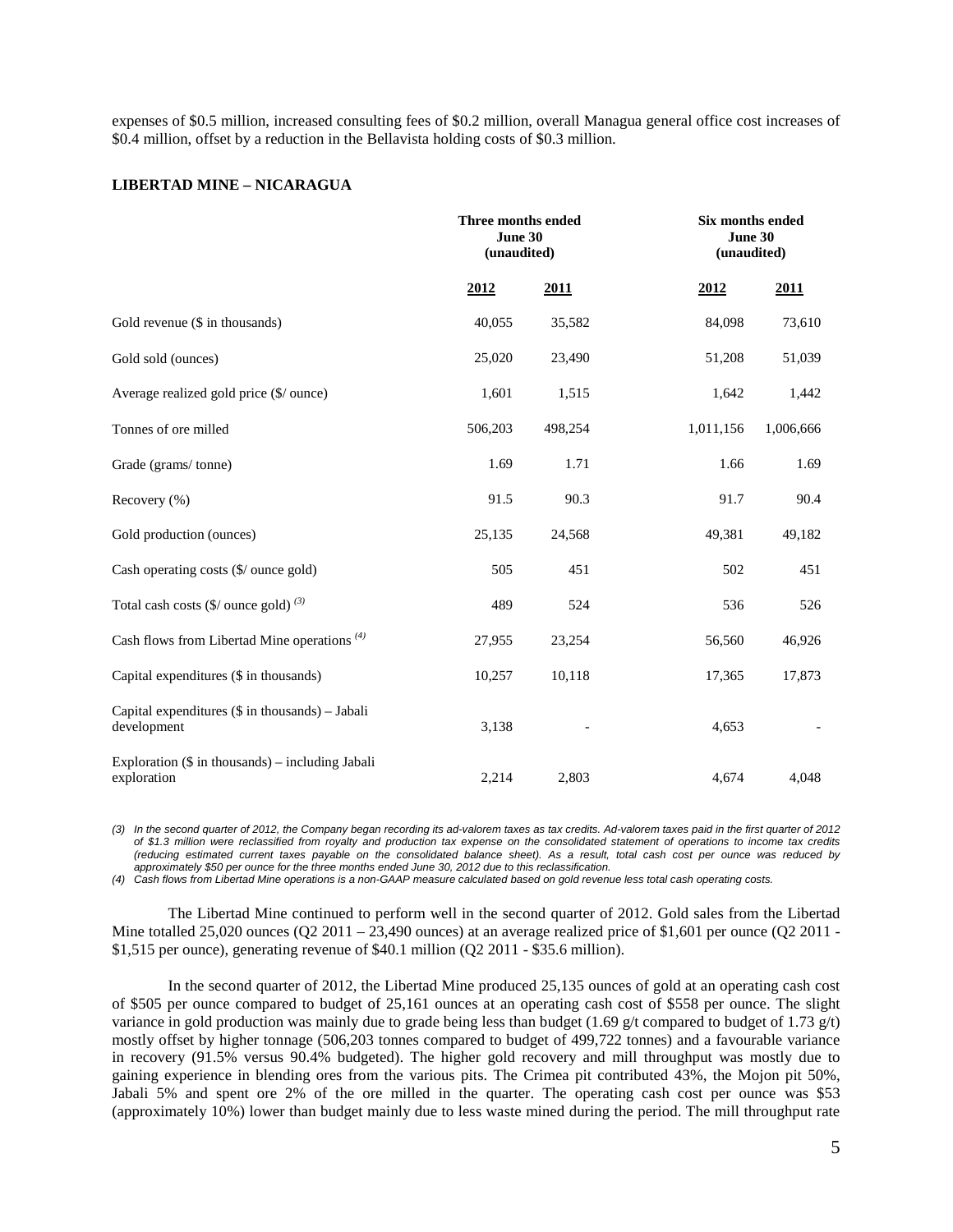in the second quarter averaged 5,563 t/d, a new quarterly record and slightly better than the budget for the period of 5,491 t/d.

During the first half of 2012, the Libertad Mine generated gold revenue of \$84.1 million from the sale of 51,208 ounces at an average price of \$1,642 per ounce, compared to \$73.6 million from the sale of 51,039 ounces at an average price of \$1,442 per ounce in the same period of 2011. Total gold production was 49,381 ounces at an operating cash cost of \$502 per ounce compared to budget of 47,384 ounces at \$580 per ounce. Higher production for the year-to-date was mainly due to higher mill throughput, gold recovery and mill head grade. Operating costs have been favourable to budget due to increased gold and silver production and a lower strip ratio than budgeted.

Total capital expenditures in the second quarter of 2012 were \$13.4 million, with the main expense items consisting of \$3.9 million for completion of the phase III lift on the tailings pond, \$3.4 million for deferred stripping costs at both the Crimea and Santa Maria open pits, and \$3.1 million for the Jabali feasibility and development. Most of the remaining capital expenditures were for continued upgrades in the plant and the purchase of various mine and mill equipment. Total capital expenditures for the first six months of 2012 were \$22.0 million of which \$6.3 million related to deferred stripping, \$5.8 million to the phase III tailings pond lift, \$4.7 million to Jabali feasibility and development, and the remaining amount mostly for mine and mill related equipment.

Jabali development included advancing studies for the Environmental Impact Assessment, which was submitted on schedule in the second quarter, and advancing construction of a new haul road from the Jabali central pit area to the Libertad mill. The permitting of the Jabali deposit is scheduled for completion in the third quarter and open pit mining of the Jabali Central Pit is scheduled to commence in the fourth quarter of 2012. The Company continued mining from Jabali in the second quarter, delivering higher grade colluvial material to the Libertad mill along an existing public road that was upgraded.

On April 5, 2012, the Company announced an update of its mineral resources as at December 31, 2011 for Jabali. Based on the successful 2011 exploration and infill drilling programs, the Company reported an increase in mineral resources at Libertad for the Jabali deposit. The most significant increase is in indicated mineral resources as a result of the conversion of mineral resources from the inferred category due to infill drilling.

The new mineral resource for the Jabali Antenna and Central zones, is reported within a \$1,350 per ounce gold optimized Whittle pit shell above a cut-off grade of 0.70  $g/t$  gold. As a result, the in pit indicated mineral resource is 4.19 million tonnes at a grade of 3.39 g/t gold containing 456,863 ounces of gold and inferred mineral resources is 1.89 million tonnes at a grade of 3.06 g/t gold containing 186,610 ounces of gold.

This new resource at Jabali not only indicates the potential to significantly increase Libertad's original seven year mine life but also the potential to deliver higher grade ore to the mill which should result in higher annual gold production and lower operating costs per ounce produced. The Company anticipates that the new indicated resource for the Jabali vein system will be upgraded to reserves upon receipt by the Company of the permit to mine.

Based on the delivery of the higher grade ore from the Jabali deposit, the Company expects an increase in annual production at Libertad to approximately 135,000 ounces of gold in 2013 (subject to a final mine plan).

The Libertad Mine is projected to produce approximately 102,000 to 110,000 ounces of gold in 2012 (an increase from 2011 production of 99,567 ounces of gold) at an operating cash cost of approximately \$550 to \$575 per ounce. Cash from mine operations at the Libertad Mine is projected at approximately \$100 million (at \$1,550 per ounce gold price) in 2012.

The Company has budgeted sustaining capital costs at Libertad in 2012, totalling approximately \$27.7 million (an increase of \$2.1 million from the initial amount budgeted). The majority of this capital cost will be expended on pre-stripping at the Santa Maria pit, enlarging existing pits to provide access to additional ore and completing a tailings pond expansion.

The 2012 budget for the development of the Jabali deposit has been reduced by \$2.9 million to approximately \$21 million. This budget will fund the construction of a private haul road for transporting the Jabali deposit ore to the Libertad mill, and for engineering, metallurgical and socio-economic programs.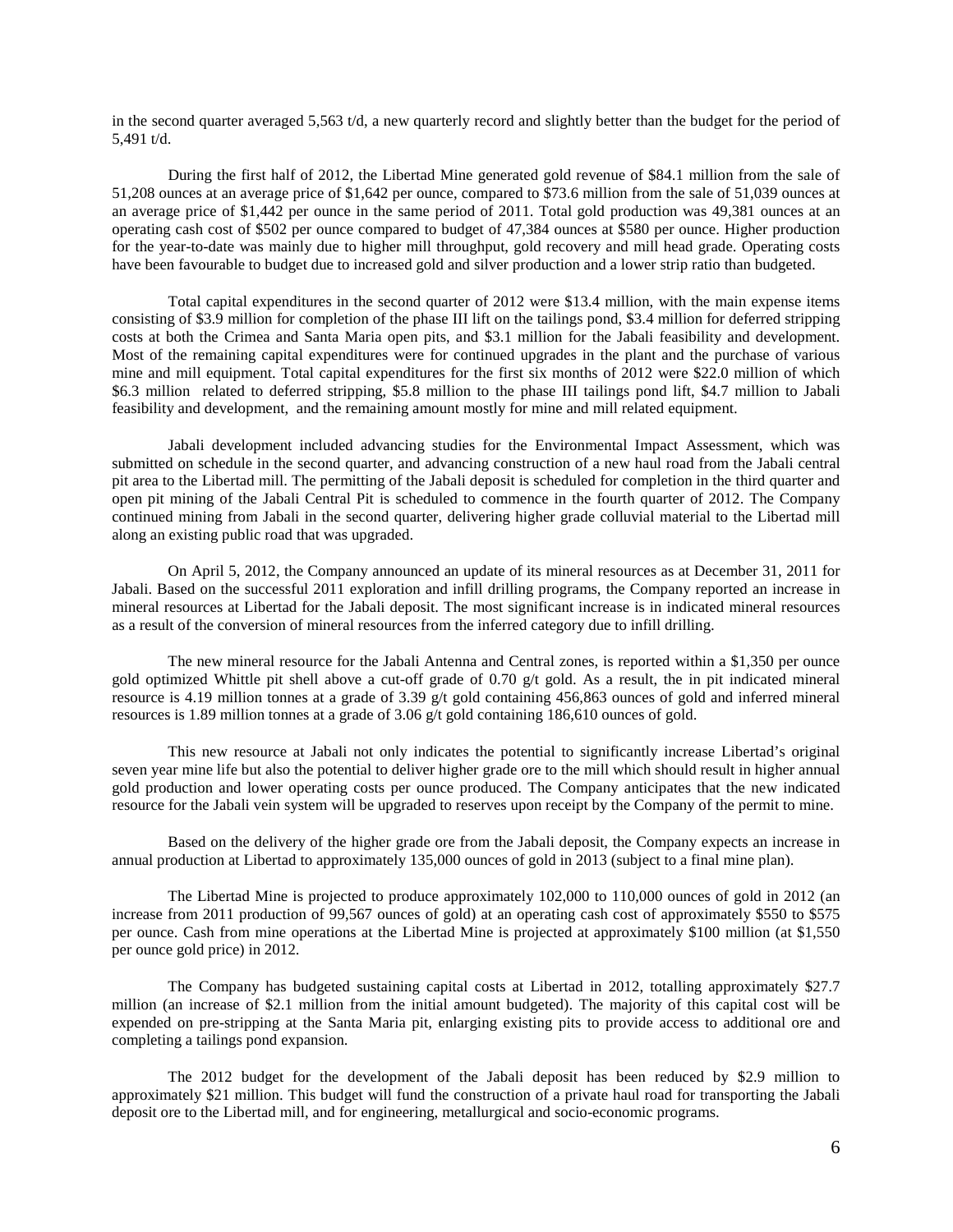At Jabali, the Company plans to expend \$4.75 million (an increase of \$0.75 million from the initial amount budgeted) to drill 9,280 metres in 2012 to complete infill drilling of the Jabali Antenna Zone and further explore deposits that are open to the east and west.

An additional \$3.6 million has been budgeted in 2012 to fund further drilling to explore the 20 kilometre long Libertad gold belt.

# **LIMON MINE – NICARAGUA**

|                                             |        | Three months ended<br>June 30<br>(unaudited) |         | Six months ended<br>June 30<br>(unaudited) |  |
|---------------------------------------------|--------|----------------------------------------------|---------|--------------------------------------------|--|
|                                             | 2012   | 2011                                         | 2012    | <u>2011</u>                                |  |
| Gold revenue (\$ in thousands)              | 17,275 | 18,916                                       | 37,105  | 34,389                                     |  |
| Gold sold (ounces)                          | 10,840 | 12,540                                       | 22,505  | 23,745                                     |  |
| Average realized gold price (\$/ ounce)     | 1,594  | 1,508                                        | 1,649   | 1,448                                      |  |
| Tonnes of ore milled                        | 96,932 | 94,094                                       | 193,019 | 182,265                                    |  |
| Grade (grams/tonne)                         | 4.11   | 4.50                                         | 3.91    | 4.25                                       |  |
| Recovery (%)                                | 91.2   | 90.3                                         | 90.9    | 89.6                                       |  |
| Gold production (ounces)                    | 11,668 | 12,192                                       | 22,024  | 22,311                                     |  |
| Cash operating costs (\$/ ounce)            | 752    | 622                                          | 773     | 668                                        |  |
| Total cash costs (\$/ ounce)                | 843    | 710                                          | 871     | 755                                        |  |
| Cash flows from Limon Mine operations $(5)$ | 7,958  | 10,175                                       | 17,676  | 16,725                                     |  |
| Capital expenditures (\$ in thousands)      | 3,621  | 7,052                                        | 11,442  | 11,412                                     |  |
| Exploration (\$ in thousands)               | 1,313  | 843                                          | 2,438   | 1,602                                      |  |

*(5) Cash flows from Limon Mine operations is a non-GAAP measure calculated based on gold revenue less total cash operating costs.* 

Second quarter gold sales from the Limon Mine totalled  $10,840$  ounces  $(Q2 2011 - 12,540$  ounces) at an average realized price of \$1,594 per ounce (Q2 2011 - \$1,508 per ounce), generating revenue of \$17.3 million (Q2 2011 - \$18.9 million).

In the second quarter of 2012, the Limon Mine processed 96,932 tonnes of ore at an average grade of 4.11 g/t at a processed gold recovery of 91.2% compared to budget of 101,240 tonnes at a grade of 4.18 g/t and a processed gold recovery of 90.6%. Operating cash cost in the quarter was \$752 per ounce compared to budget of \$711 per ounce. The unfavourable variance cost per ounce result was mostly due to lower throughput than planned, which was mainly the result of more mill downtime taken to replace one of the grinding mill motors during the period. Gold production was 11,668 ounces compared to budget of 12,341 ounces.

For the six months ended June 30, 2012, the Limon Mine generated gold revenue of \$37.1 million from the sale of 22,505 ounces at an average price of \$1,649 per ounce. Operating cash cost per ounce was \$773 per ounce compared to budget of \$755 per ounce and was higher than budget mainly due to the shortfall in ounces produced as a result of the excessive mill downtime in the second quarter mentioned above. Gold production was 22,024 ounces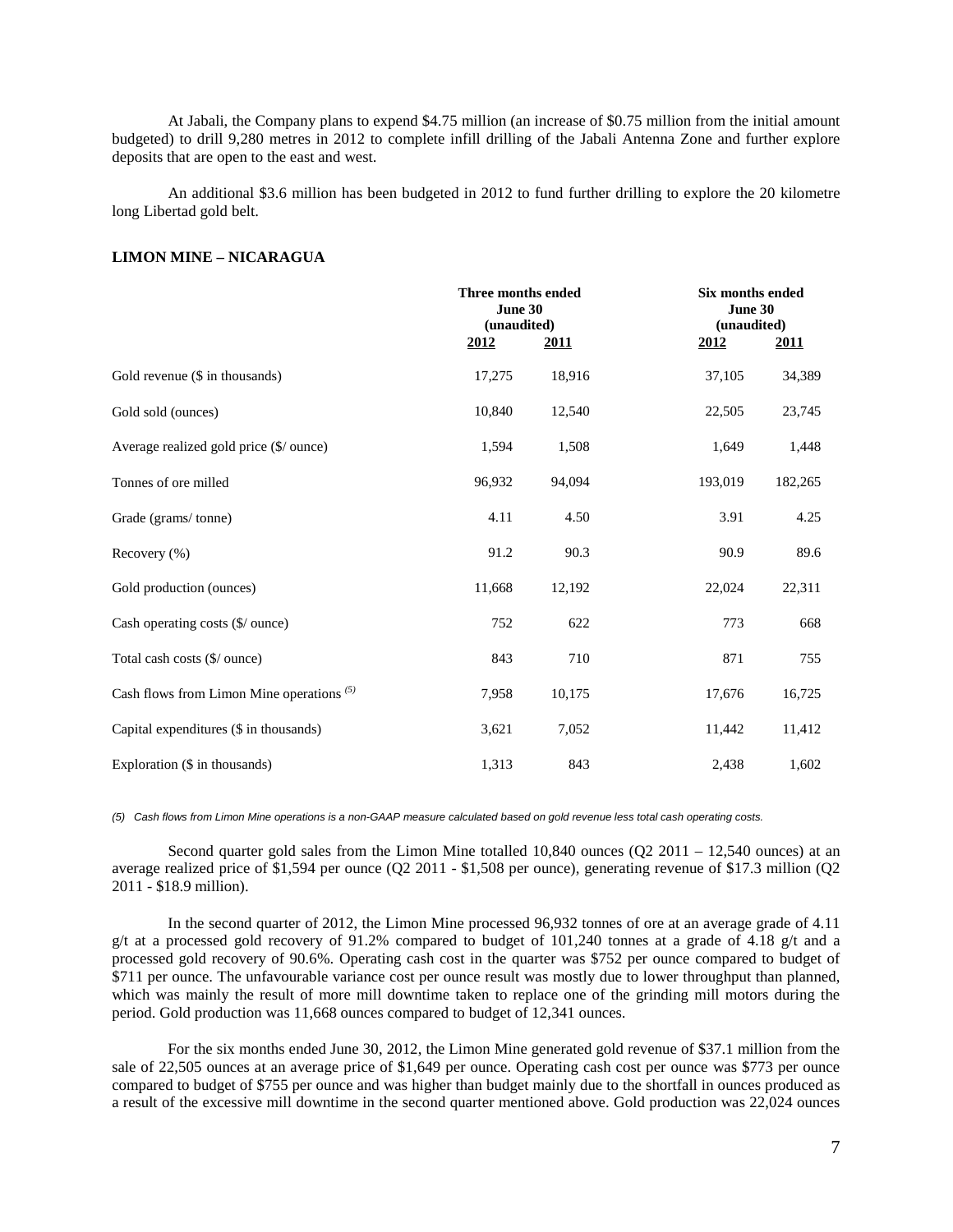compared to budget of 22,579 ounces. Gold production is projected to improve in the second half of 2012 and is expected to meet full year guidance of 48,000 to 50,000 ounces of gold.

In the second quarter of 2012, capital expenditures totalled \$3.6 million, mainly relating to the purchase of mine equipment (\$1.1 million), improvements to the mill (\$0.8 million), further development of the Santa Pancha underground mine (\$0.7 million) and completion of the tailings pond expansion (\$0.7 million). Year to date, capital expenditures total \$11.4 million, primarily for the tailings pond expansion (\$6.1 million), purchase of mine equipment (\$2.6 million), improvements to the mill (\$1.2 million), and Santa Pancha underground development work (\$1.4 million).

In 2012, the Limon Mine is projected to generate approximately \$40 million in cash from mine operations (based on a gold price of \$1,550 per ounce).

The Company plans to undertake capital expenditures at the Limon Mine in 2012 totalling approximately \$21.3 million (an increase of \$2.3 million from the initial amount budgeted). The majority of this capital expenditure will fund the Santa Pancha underground mine development program, surface mine pre-stripping and tailings pond construction. The underground development work will access deeper ore at the Santa Pancha vein, which should add approximately three years of production. Capital expenditures for 2013 are expected to be lower as the tailings pond work in 2012 will add approximately 5 years to its storage capacity.

For the six months ended June 30, 2012, the Limon Mine incurred \$2.3 million of reclamation costs related to backfilling of three pits where mining activities are complete. These costs were budgeted as part of mine restoration provisions.

The 2012 exploration budget at the Limon property totals \$4.6 million, funding 14,000 metres of drilling to explore numerous open pit and underground targets on the property. The Company's exploration team believes there is potential to increase the current mine life of the Limon Mine and also discover higher grade open pit and underground deposits that could potentially increase annual gold production and reduce operating costs per ounce of gold.

# **GRAMALOTE PROPERTY – COLOMBIA**

The Gramalote property is located 80 kilometre northeast of Medellin in central Colombia, with AngloGold Ashanti Limited ("AngloGold") as manager and has excellent access and infrastructure. The project is a 49%-51% B2Gold-AngloGold joint venture, and has a 2012 joint venture prefeasibility and exploration budget of \$36.9 million (100%). This budget will fund 21,700 metres of diamond drilling for the exploration of additional targets on the property, and infill drilling. In addition, the budget will fund prefeasibility work including additional environmental studies, metallurgical test work and engineering. Each joint venture partner will fund their share of expenditures pro rata. A prefeasibility study is scheduled to be completed in the third quarter of 2012 and a final feasibility study is planned for the fourth quarter of 2013.

On April 24, 2012, the Company and AngloGold announced a new JORC and National Instrument 43-101 compliant mineral resource estimate for the Gramalote Central Zone and Trinidad (see "Investing activities, Gramalote development" section). Total measured and indicated resources at Gramalote Central at a 0.25 g/t gold cut-off, within a \$1,600 per ounce gold optimised Whittle pit consists of 97.1 million tonnes grading 0.81 g/t gold for a total of 2.5 million troy ounces of gold. The Gramalote Central and Trinidad inferred resource is 95.7 million tonnes grading 0.44 g/t gold for a total of 1.36 million troy ounces of gold using similar parameters as the measured and indicated resource.

# **OTJIKOTO PROPERTY – NAMIBIA**

The Otjikoto gold project is located 300 kilometre north of Namibia's capital city of Windhoek between the towns of Otjiwarongo and Otavi. The project benefits significantly from Namibia's well established infrastructure with paved highways, a railway, power grids, and process water all close by. Located in the western part of southern Africa, Namibia is one of the continent's most politically and socially stable jurisdictions.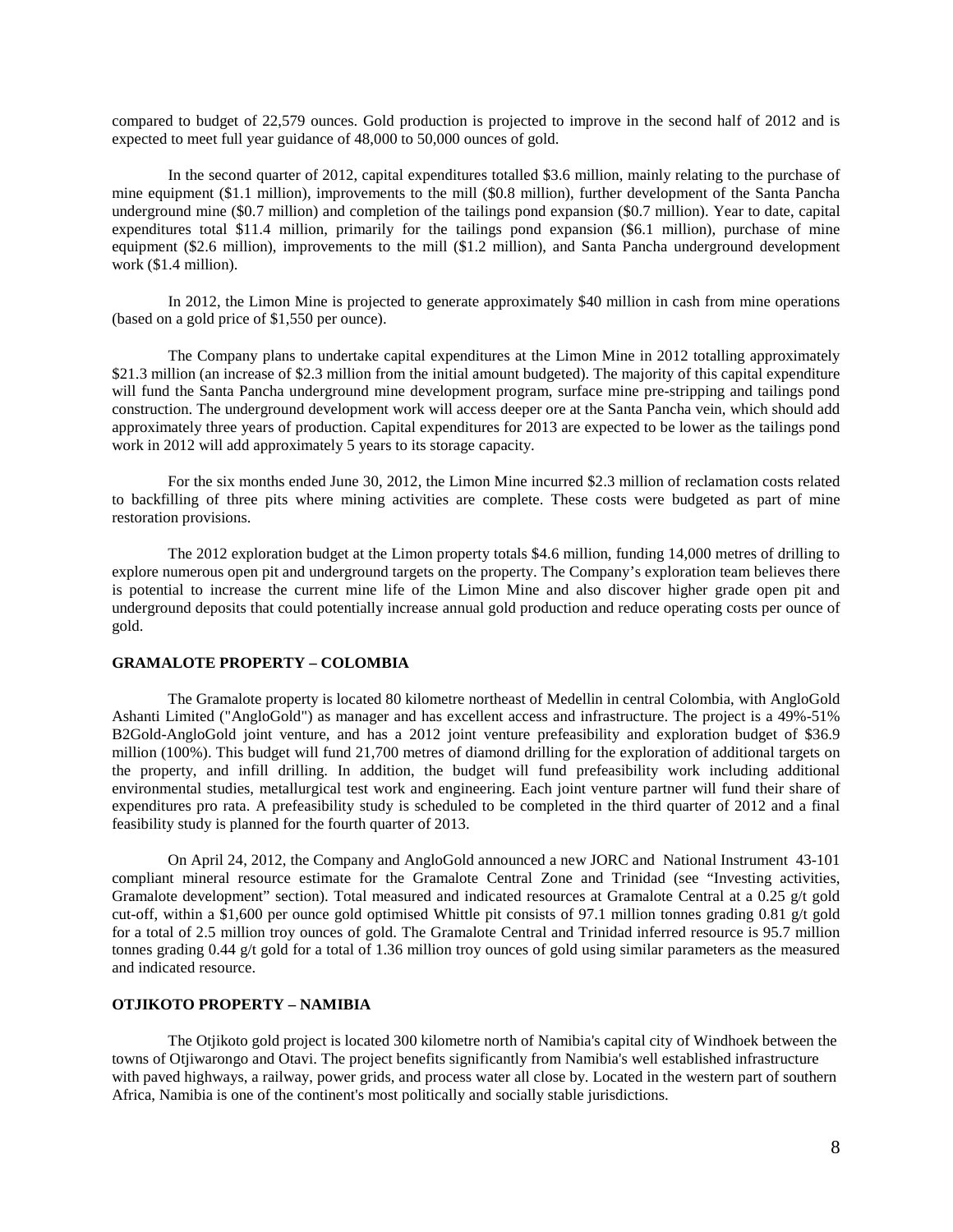The Otjikoto gold project has forecast average annual production of over 100,000 ounces of gold over a ten year life of mine based on a Preliminary Economic Assessment released by Auryx in September 2011.

On April 5, 2012, the Company announced an update of the Company's Mineral Resources as at December 31, 2011 for the Otjikoto project. Extensive work has been carried out to provide an updated mineral resource estimate. The Company contracted VBKom Consulting Engineers to constrain the new independent mineral resource block model using Whittle pit optimization software based on reasonable parameters for mining and processing provided by the Company. This mineral resource is constrained within an optimized pit shell based on an independent resource model completed in early 2012 under the guidance and supervision of the Company's personnel. The model is based on a total of 435 diamond drill holes (95,114 metres) and 400 reverse circulation holes (33,146 metres), of which 38,933 metres of drilling in 168 holes were drilled as part of an in-fill drilling program completed in 2010 and 2011.

This pit optimization has resulted in an updated indicated mineral resource of 24.93 million tonnes at a grade of 1.74 g/t gold containing 1,392,690 ounces of gold on a 100% basis using a cut-off grade of 0.4 g/t gold. When a cut-off grade of 0.5 g/t gold is used, the Otjikoto project has an updated indicated mineral resource of 21.37 million tonnes at a grade of 1.95 g/t gold containing 1,340,385 ounces of gold on a 100% basis within the optimized pit shell.

B2Gold, together with Auryx Namibia's experienced staff, is well placed to advance development at the Otjikoto gold project given B2Gold's strong funding capacity and a management team with significant mine development and operating experience.

An aggressive 2012 feasibility and development budget of \$34.6 million has been approved to complete a feasibility study in the fourth quarter of 2012 and concurrently commence planning for mine construction at the Otjikoto project. Feasibility work will include additional metallurgical drilling and test work, power studies and geohydrology. Included in the budget are costs for site preparation work and construction of a camp at site. Based on current assumptions the Company expects to commence commercial production at Otjikoto in early 2015.

A further \$8.9 million has been budgeted in 2012 for exploration of which \$4.3 million relates to 16,150 metres of feasibility study drilling. Another 2,500 metres of drilling will be carried out to explore beyond the current resource at the Otjikoto Project. Regional exploration work will also be conducted on the surrounding area.

# **BELLAVISTA PROPERTY – COSTA RICA**

The Company continues with site monitoring and maintenance to keep the Bellavista property in full regulatory compliance. Field programs during the second quarter of 2012 focused on the site monitoring plan, and the installation of new drainage channels in the pond area. Monitoring during the 2011 rainy season showed detectable movement in the slide area and some small landslide activity on the mine site. Monitoring frequency in the slide area was performed weekly through to the end of 2011 as a precautionary measure. An analysis of these data at year end showed that the movement is minimal and is not of concern. Life of mine monitoring to date has not detected any significant environmental issues and the main slide area remains stable. To improve site drainage, control channels were constructed around the base of the heap leach pad to assure that rain water would not cause saturation problems in the area of the existing ponds. These new structures performed very well during the recent rainy season. Several areas on the site outside of the main landslide area experienced some ground movement and these were repaired prior to the 2012 rainy season.

The Company has submitted a D1 Report to the National Technical Secretariat of the Environment ("SETENA") and this report was based on the Conceptual Study for the reopening of the mine. The D1 Report is a formal step to define the terms of reference for obtaining an Industrial Permit for the proposed tailing pond area and gold recovery plant. SETENA has rejected the D1 application, and the administrative appeal process of this decision has been completed with the rejection being upheld. The Company is now reviewing other alternatives to reopen the mine and other potential options for obtaining value from the property.

By Statement of Claim dated March 16, 2009, the Company has commenced a legal proceeding in Ontario (the "Engineering Action") against several engineering firms and certain individual engineers alleging that the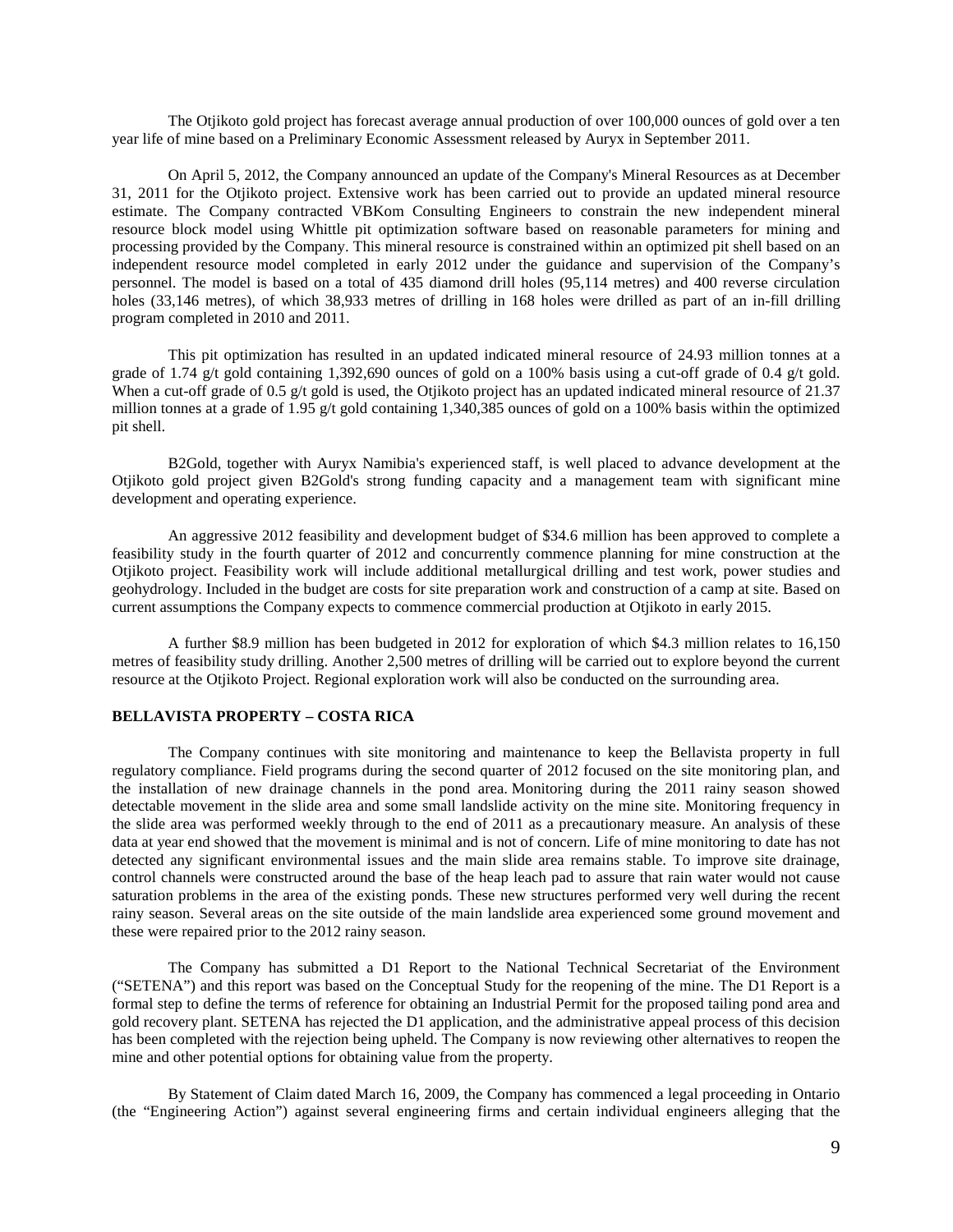Defendants were negligent and breached their contractual obligations with respect to the siting, design, construction, assessment and monitoring of the Bellavista gold mine in Costa Rica, and that the mine was destroyed by a landslide as a result. As a result of the Defendants' alleged negligence and/or breach of contract, the Company claims damages. The Engineering Action is still at the pleadings stage. It is anticipated that preliminary motions will be brought by the Defendants to challenge the Ontario court's jurisdiction. The outcome of this claim is not determinable at this time and no accrual for a contingent gain has been made in the financial statements.

# **LIQUIDITY AND CAPITAL RESOURCES**

The Company ended the second quarter of 2012 with cash and cash equivalents of \$77.3 million compared to cash and cash equivalents of \$97.7 million at March 31, 2012 (and \$78.9 million at June 30, 2011). Working capital at June 30, 2012 was \$110.7 million compared to working capital of \$118.2 million at March 31, 2012 (and \$95.8 million at June 30, 2011). The decrease in cash and cash equivalents from the first quarter of 2012 was mainly due to resource property expenditures of \$35.4 million (see "Investing activities" section), a change in working capital between the quarters of negative \$11.3 million (current liabilities decreased by \$8.1 million in the quarter), and an investment of approximately \$5 million in Calibre, offsetting the cash generated from the Libertad and Limon Mines.

The Company has no debt and no gold hedging. The Company believes that it will be able to self-finance its planned capital and exploration expenditures for 2012 by using its mine operating cash flows and strong cash position. The Company also has \$25 million available for draw down under the Credit Facility with Macquarie Bank Limited.

The Company is projecting another record year for gold production in 2012, with consolidated production from the Libertad and Limon Mines in Nicaragua estimated to total approximately 150,000 to 160,000 ounces of gold at a cash operating cost of approximately \$590 to \$625 per ounce. The mines are projecting a total of approximately \$140 million in cash from mining operations based on a gold price of \$1,550 per ounce.

Annual capital expenditures at the Libertad Mine and Limon Mine for 2012 are budgeted to be approximately \$27.7 million and \$21.3 million, respectively. The 2012 budget for the development of the Jabali deposit is approximately \$21 million. In addition, the 2012 exploration budget for Libertad and Limon is \$8.3 million and \$4.6 million, respectively.

At the Otjikoto gold project, the Company has planned an aggressive 2012 feasibility and development budget of \$34.6 million to complete a feasibility study in the fourth quarter of 2012 and concurrently commence planning for mine construction. A further \$8.9 million has been budgeted in 2012 for exploration of which \$4.3 million relates to feasibility study drilling. Expenditures are currently behind budget but are expected to be met by the end of the year.

The Gramalote project has a 2012 joint venture prefeasibility and exploration budget of \$36.9 million (100%), of which the Company's 49% share is \$18.1 million. AngloGold, the operator, expects to complete a prefeasibility in the third quarter of 2012 and a final feasibility study in the fourth quarter of 2013. Expenditures are currently behind budget but are expected to be met by the end of the year.

On the Cebollati property, the 2012 exploration program has a budget of \$3.4 million which includes approximately 4,000 metres of drilling.

At the Radius joint venture, an exploration budget of \$4.0 million is planned in 2012 to fund 5,000 metres of drilling on the Trebol, San Jose and Pavon targets located along the 6 km northeast trending belt of continuously mineralized volcanic rock.

#### *Derivative financial instruments*

Starting in the second quarter of 2012, the Company entered into foreign currency contracts to manage its foreign currency exposure of forecasted expenditures denominated in Namibian dollars relating to the development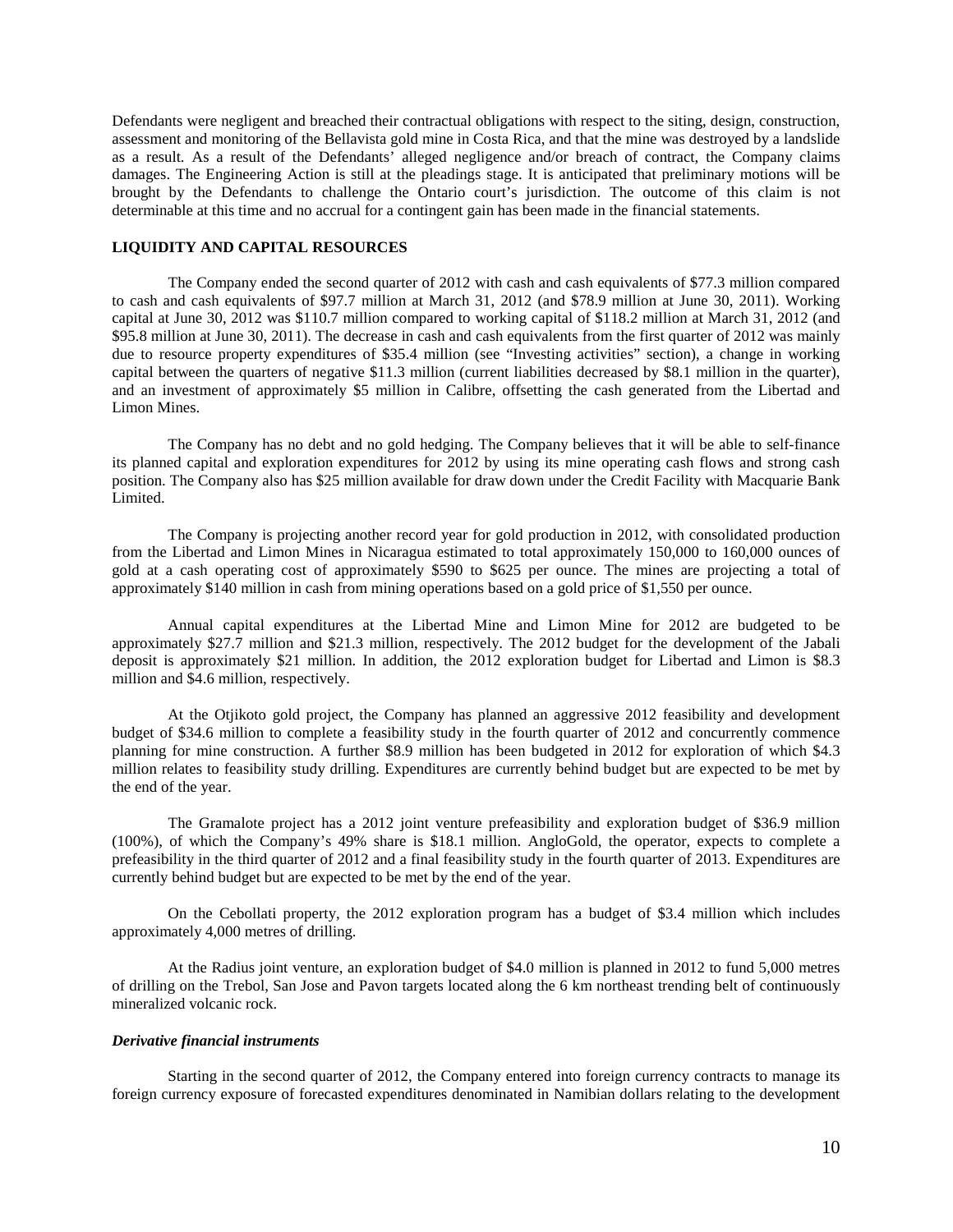of its Otjikoto project. As the Namibian dollar is pegged to the South African rand, the Company enters into foreign currency contracts between the South African rand and the United States dollar due to their greater liquidity.

At June 30, 2012, forward currency contracts totalling \$5 million at an average rate of 8.6122 rand were outstanding for the period from September 2012 to December 2012. In addition, zero-cost put/call collar contracts totalling \$11 million were outstanding for the period from July 2012 to December 2012 with an average floor price of 8.3157 rand and an average ceiling price of 8.6114 rand.

These derivative instruments were not designated as hedges by the Company and are marked to their market values at the end of each reporting period. Adjustments to the market value are included in the statement of operations. For the three and six month periods ended June 30, 2012, the Company recorded an unrealized gain of \$0.3 million. In addition, the Company incurred a realized derivative loss of \$0.2 million with respect to its foreign currency contracts.

### *Operating activities*

Cash flow from operating activities (before non-cash working capital changes) for the second quarter of 2012 was \$27.8 million compared to \$28.8 million in the comparable period last year.

Cash flow from operating activities (before non-cash working capital changes) for the six months ended June 30, 2012 was \$54.9 million which was consistent with the comparable period last year of \$53.6 million.

## *Financing activities*

The Company received cash proceeds of \$7.2 million during the six months ended June 30, 2012 from the exercise of stock options and warrants, of which \$3.6 million was received in the second quarter of 2012 (mainly relating to the exercise of approximately 1.3 million warrants assumed from the Auryx acquisition which were exercisable at \$2.17 per share and expiring on June 25, 2012).

On May 3, 2012, the Company issued approximately 0.8 million common shares upon the vesting and redemption of RSU for no additional consideration. The RSU were granted to senior management and some operational employees in lieu of a cash performance bonus based on 2011 performance.

The Company received cash proceeds of \$5 million during the six months ended June 30, 2011 from the exercise of stock options and warrants, of which \$4.1 million was received in the second quarter of 2011.

#### *Investing activities*

In the second quarter of 2012, capital expenditures on sustaining capital, pre-stripping and development at the Libertad Mine (see "Libertad Mine" section) and the Limon Mine (see "Limon Mine" section) totalled \$10.3 million (Q2 2011 - \$10.1 million) and \$3.6 million (Q2 2011 - \$7.1 million), respectively. Jabali development totalled \$3.1 million in the quarter (Q2 2011 - \$nil). In addition, resource property expenditures on exploration (including feasibility/development work at Otjikoto and Gramalote) totalled approximately \$18.3 million (Q2 2011 - \$9.3 million), as disclosed in the table below.

During the six months ended June 30, 2012, capital expenditures on sustaining capital, pre-stripping and development at the Libertad Mine (see "Libertad Mine" section) and the Limon Mine (see "Limon Mine" section) totalled \$17.4 million (2011 - \$17.9 million) and \$11.4 million (2011 - \$11.4 million), respectively. In addition, resource property expenditures on exploration (including prefeasibility work at Gramalote) totalled approximately \$35.3 million (2011 - \$16.6 million), expended as disclosed in the table below.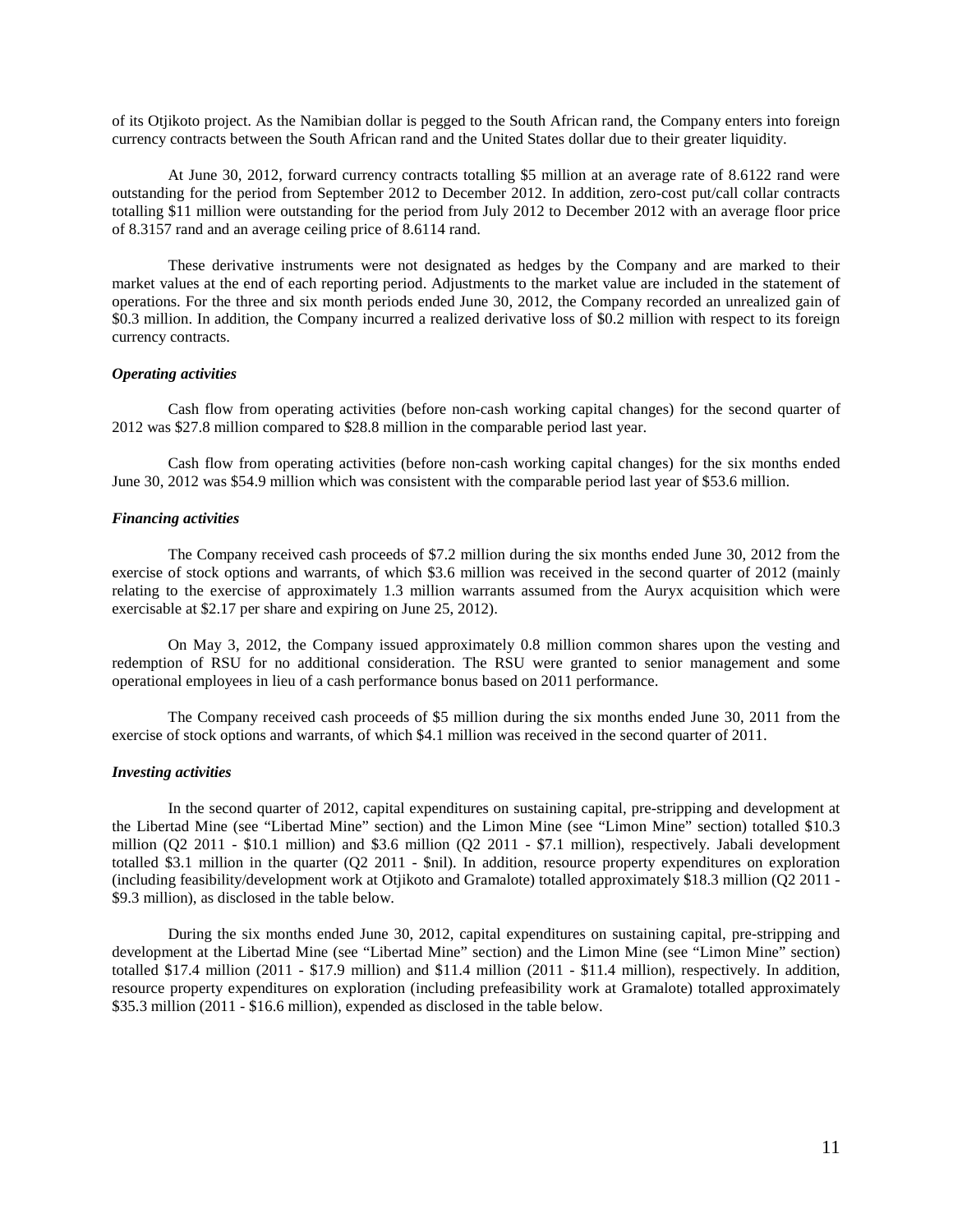|                                              | Three months ended<br>June 30<br>(unaudited) |               | Six months ended<br>June 30<br>(unaudited) |               |
|----------------------------------------------|----------------------------------------------|---------------|--------------------------------------------|---------------|
|                                              | <u>2012</u>                                  | <u>2011</u>   | 2012                                       | <u>2011</u>   |
|                                              | \$<br>(000's)                                | \$<br>(000's) | \$<br>(000's)                              | \$<br>(000's) |
| Otjikoto development                         | 5,131                                        |               | 12,243                                     |               |
| Gramalote development                        | 5,205                                        | 2,824         | 8,844                                      | 6,201         |
| Libertad Mine, exploration (includes Jabali) | 2,214                                        | 2,803         | 4,674                                      | 4,048         |
| Limon Mine, exploration                      | 1,313                                        | 843           | 2,438                                      | 1,602         |
| Calibre joint venture                        | 1,571                                        | 329           | 2,146                                      | 697           |
| Mocoa                                        | 1,002                                        | 125           | 1,635                                      | 173           |
| Radius joint venture                         | 946                                          | 1,034         | 1,528                                      | 1,439         |
| Cebollati                                    | 378                                          | 1,389         | 1,196                                      | 2,240         |
| Other                                        | 498                                          |               | 641                                        | 201           |
|                                              | 18,258                                       | 9,347         | 35,345                                     | 16,601        |

## *Gramalote development*

On April 24, 2012, the Company and AngloGold announced a new JORC and National Instrument 43-101 compliant mineral resource estimate for the Gramalote Central Zone and Trinidad. Total measured and indicated resources at Gramalote Central at a 0.25 g/t gold cut-off, within a \$1,600 per ounce gold optimised Whittle pit consists of 97.1 million tonnes grading 0.81 g/t gold for a total of 2.5 million troy ounces of gold. The Gramalote Central and Trinidad inferred resource is 95.7 million tonnes grading 0.44 g/t gold for a total of 1.36 million troy ounces of gold using similar parameters as the measured and indicated resource.

The new Gramalote Central mineral resource estimate is supported by 41,732 metres of diamond drilling in 126 drill holes completed in 2007 to 2011 and 441 metres of sampling from an underground tunnel. A total of 7,019 metres of diamond drilling in 20 holes drilled by the Company in 2008 was used in the Trinidad resource calculation. Average drill hole spacing used in the resource was 25 metres x 25 metres for measured, 50 metres x 50 metres for indicated and 100 metres x 100 metres for inferred.

Prefeasibility and exploration work recommenced at the Gramalote Project in the second half of 2010 with exploration, infill drilling and metallurgical test sample drilling and preliminary engineering investigations. Highlights from the 2012 and 2011 prefeasibility and exploration work to date on the Gramalote property include positive metallurgical test results showing in excess of 90% recovery and encouraging drill results from Gramalote Central and outside targets indicating the potential for a larger resource. A total of \$52 million (100% basis) has been spent and 41,795 metres of diamond drilling has been completed in 145 holes since AngloGold became operator in September 2010.

Exploration drilling has been carried out on six drill targets located within four kilometre of the current Gramalote Central mineral resource including Monjas West, Trinidad South, Monjas East, Limon, Topacio and La Maria with the aim to add new inferred resources. All of these targets have similar geological, alteration and mineralization characteristics to Gramalote Central. Since October 2010 a total of 19,142 metres in 55 drill holes have been completed on the six satellite targets. Results to date clearly indicate the upside potential for more gold mineralization on the large Gramalote property.

Positive gold intersections have been returned in Monjas West located two kilometres west southwest along strike of Gramalote Central resource. A total of 6,281.49 metres in 17 holes have been drilled at Monjas West with results up to 56.0 metres at 0.94 g/t gold (including 14.0 metres at 1.66 g/t gold and 12.0 metres at 1.45 g/t gold) in hole MW-05, 20.0 metres at 1.88 g/t gold in hole MW-03, 22.0 metres at 0.93 g/t gold in hole MW-04 and 12.0 metres at 1.75g/t gold in hole MW-09.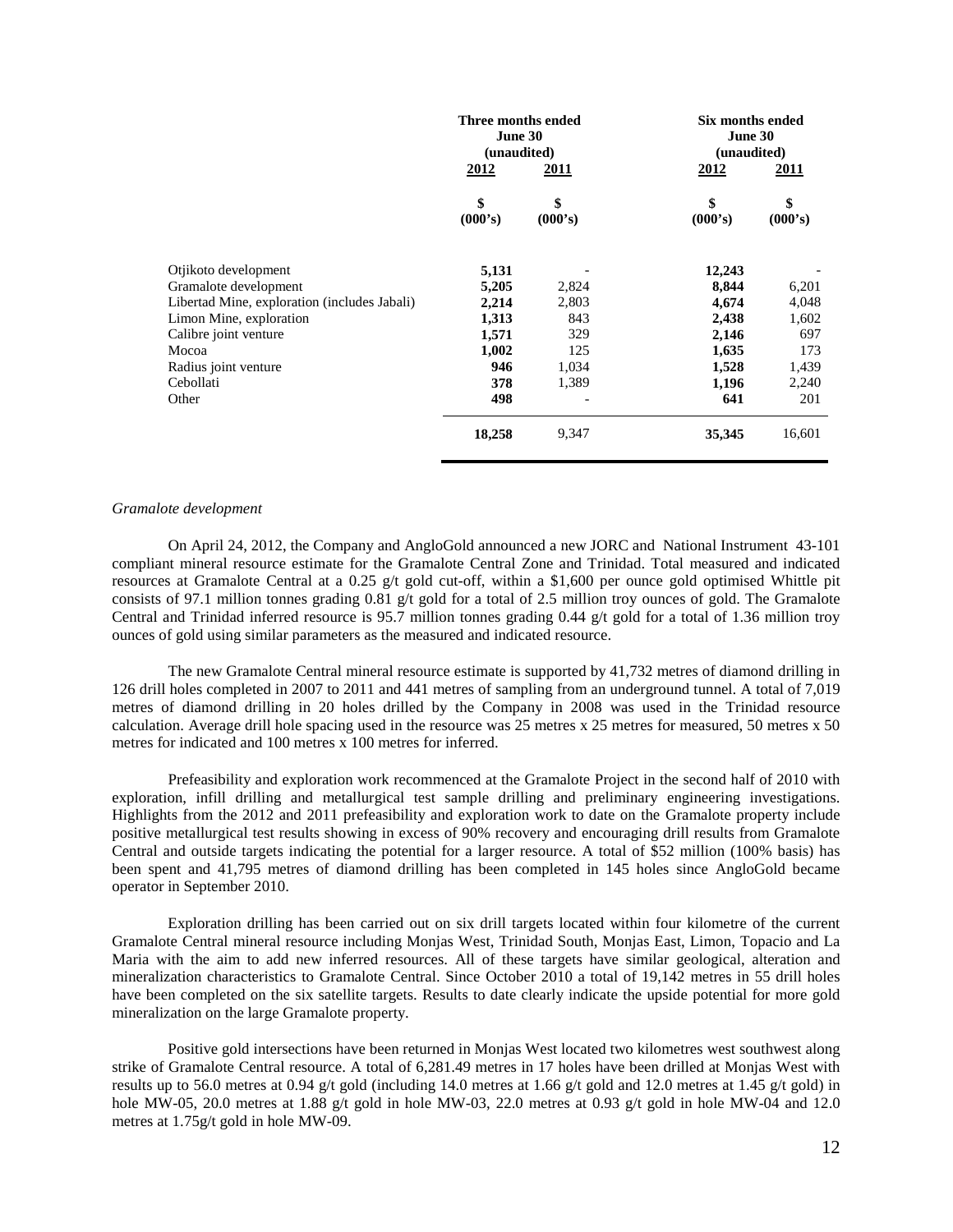The Company and AngloGold are funding pro rata a 2012 joint venture prefeasibility and exploration budget of \$36.9 million for the Gramalote property that includes 21,700 metres of diamond drilling for the exploration of additional targets on the property and infill and condemnation drilling. In addition, the budget will fund prefeasibility work including additional environmental studies, metallurgical test work and engineering. A prefeasibility study is scheduled to be completed in the third quarter of 2012 and a final feasibility study is planned for the fourth quarter of 2013.

# *Otjikoto development*

The Company has a 2012 feasibility and development budget of \$34.6 million to complete a feasibility study in the fourth quarter of 2012 and concurrently commence planning for mine construction at the Otjikoto project. Feasibility work will include additional metallurgical drilling and test work, power studies, geohydrology, mine planning, engineering design, cost estimating and environmental and social studies. Included in the budget are costs for site preparation work and construction of a camp at site. The budget also contains \$5.0 million for cash deposits associated with orders for long lead time items with a goal of commencing mining operations early in 2015. A further \$8.9 million has been budgeted in 2012 for exploration, of which \$4.3 million relates to 16,150 metres of feasibility study drilling. Another 2,500 metres of drilling will be carried out to explore beyond the current resource at the Otjikoto project.

During the six months ended June 30, 2012, the Company incurred approximately \$12.2 million on the Otjikoto project which included \$4.8 million for exploration activities and \$3.9 million relating to Auryx's purchase of the farms Felsenquelle and Otjikoto (the "Farms"). On March 10, 2011, Auryx, through one of its subsidiaries, purchased the Farms, on which certain of its exploration licenses are located, for Namibian \$59.2 million. Half of the purchase price had been paid on transfer. The remaining balance of approximately \$3.9 million was paid on March 9, 2012.

In the second quarter of 2012, feasibility studies continued and trade-off studies necessary to define the mining process were completed and work ongoing included condemnation drilling, feasibility metallurgical testwork, and geohydrological studies. An Environmental and Social Impact Assessment compliant with Namibian guidelines will be submitted in the third quarter of 2012.

Costs incurred in the second quarter of 2012 were well below the projected budget due to changes in consultants completing the feasibility and design work, and delays in capital expenditures. It is anticipated that all of these costs will be incurred in the second half of 2012 and that the project will remain on track and on budget.

Developmental construction activities expected to be completed in 2012 include the relocation of a district road (a permit application has been submitted and approval is pending), clearing and grubbing of the mill site, construction of site security fencing and initial construction in the camp area. The Company is currently working with NamPower to commence studies for delivering power to the site and is also reviewing the option of self-power generation.

#### *Calibre Joint Venture*

On May 2, 2012, the Company acquired 20 million units (the "Units") of Calibre at a price of Cdn.\$0.25 per Unit for a total investment of Cdn.\$5 million pursuant to a subscription agreement between the parties. Each Unit is comprised of one common share of Calibre and one-half of one share purchase warrant. Each whole warrant entitles the holder thereof to acquire one common share of Calibre at a price of Cdn.\$0.50 per share for a period of twelve months from the date of issuance. Upon completion of this acquisition, the Company owned 20 million common shares, representing approximately 10.6% of the issued and outstanding common shares of Calibre.

On June 28, 2012, the Company and Calibre announced final phase I drill results at the Primavera Gold and Copper Porphyry joint venture project in Nicaragua. A 10,000 metre phase II drilling program at Primavera began in mid-June. Commensurate with the drilling, an aggressive exploration effort including a Lidar topographic survey, air-mag, and IP as well as regional soil sampling is in progress.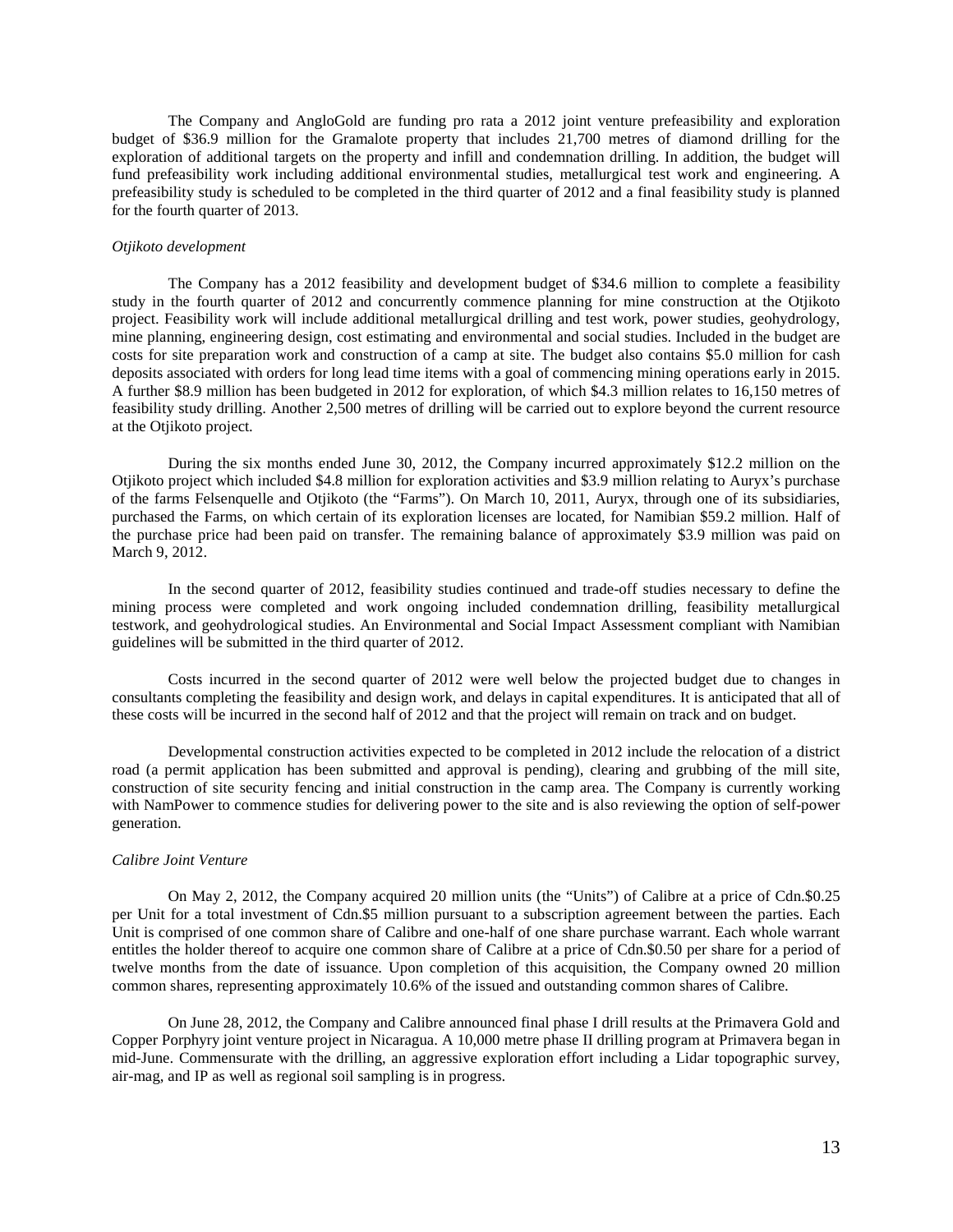Final results from the remaining three drill holes from the phase I drilling program include 159.53 metres of 0.46 g/t gold and 0.2 % copper (PR-12-011), 97 metres of 0.34 g/t gold and 0.16 % copper (PR-12-012), and 22.5 metres of 0.44 g/t gold and 0.21 % copper (PR-12-013). All three drill holes lie along the eastern side of the Primavera porphyry deposit and northwest of the vein cut in drill hole PR-12-010.

Assay results from the initial diamond drilling program of 667.85m (3 drill holes) in December 2011 have confirmed the presence of wide spread gold-copper values similar to those previously reported from surface trenching. Drill hole PR-11-001 returned 103 metres of 0.85 g/t gold and 0.324% copper starting from the surface. Drill hole PR-11-002 collared from the same platform but oriented 75 degrees from PR-11-001 contained 0.78 g/t gold and 0.297 % copper over 261.7 metres from 1.5 metres down hole depth. PR-11-002 includes 134.5 metres of 1.01 g/t gold and 0.356 % copper starting at 74.5 metres. Drill hole PR-11-003 was collared over 200 metres to the SE and intersected 77.35 metres of 0.74 g/t gold and 0.311 % copper. Mineralization in holes PR-11-002 and PR-11- 003 remained open at depth. All three drill holes intersected continuously mineralized intervals of stockwork and vein mineralization characteristic of other well-known gold-copper porphyry systems. Mineralization is associated with quartz, magnetite, chalcopyrite and bornite bearing stockwork and veining within potassically altered intermediate volcanic and intrusive rocks.

The ongoing regional soil sampling and mapping program on the Primavera claims has generated additional targets that will require more detailed work as the exploration effort continues. Numerous occurrences of skarn and hornfels alteration and gold-copper mineralization associated with intermediate intrusive rocks indicate potential for other porphyry targets exists elsewhere on the property. Trenching will follow up in these areas. The largest of these occurrences found to date lies immediately adjacent and to the west of the Primavera zone itself at Copper Hill and is comprised of an andesitic volcanic sequence intercalated with strongly altered (hornfelsed) sediments cut by copper-gold bearing quartz veins. The copper-gold anomaly that includes both Primavera and Copper Hill covers an area over 900 metres long and 600 metres wide. The Copper Hill Zone lies within the Primavera hanging wall along a north-north-east trending fault intersected in the phase I drilling program. None of the drilling to date has tested this hanging wall for the faulted portion of the porphyry mineralization.

Phase II drilling will concentrate on expansion of the main Primavera zone, additional drilling along the northeast trending vein zone to the south of Primavera, and test for the offset porphyry mineralization at Copper Hill and the intervening covered area in-between Primavera and Copper Hill itself. Also several drill holes will be located peripheral to the main porphyry discovery where anomalous soil samples were not investigated in the first phase of drilling.

Several drill holes have been located to test the extent and continuity of the vein style mineralization cut in hole PR-12-010 south of Primavera. The vein itself is approximately 13 metres wide (apparent width) and contained abundant chalcopyrite and other base metal mineralization. The soil and rock chip anomaly associated with the vein zone extends for just over 900 metres.

The excellent infrastructure at Primavera allows for easy access to the main Primavera Zone which will be drilled using a track mounted CS-1000 to allow for deep drilling. Some of the peripheral targets will be drilled using a man-portable machine. The drilling is expected to take two to three months to complete in the area of Primavera itself while the geophysical surveys and sampling program will soon be finished. In all likelihood the drilling program will include some additional targets that have begun to emerge from the regional exploration effort.

#### *Radius Joint Venture*

On April 9, 2012, the Company and Radius Gold Inc. ("Radius"), announced that the two companies had entered into a binding letter agreement pursuant to which the Company agreed, among other things, to acquire a 100% interest in the Trebol and El Pavon gold properties in Nicaragua in consideration of Cdn.\$20 million, payable in approximately 4.8 million common shares of B2Gold (at a price per share of Cdn.\$4.15 based on the volume weighted average price of B2Gold's common shares on the Toronto Stock Exchange for the ten trading days immediately preceding the date of the letter agreement). In addition, the Company has agreed to make contingent payments to Radius of \$10 per ounce of gold on 40% of any proven and probable mineral reserves in excess of 500,000 ounces (on a 100% basis) on the Trebol property. Based on a previous joint venture agreement with Radius, the Company had earned a 60% interest in the Trebol and Pavon properties by expending a total of \$4 million on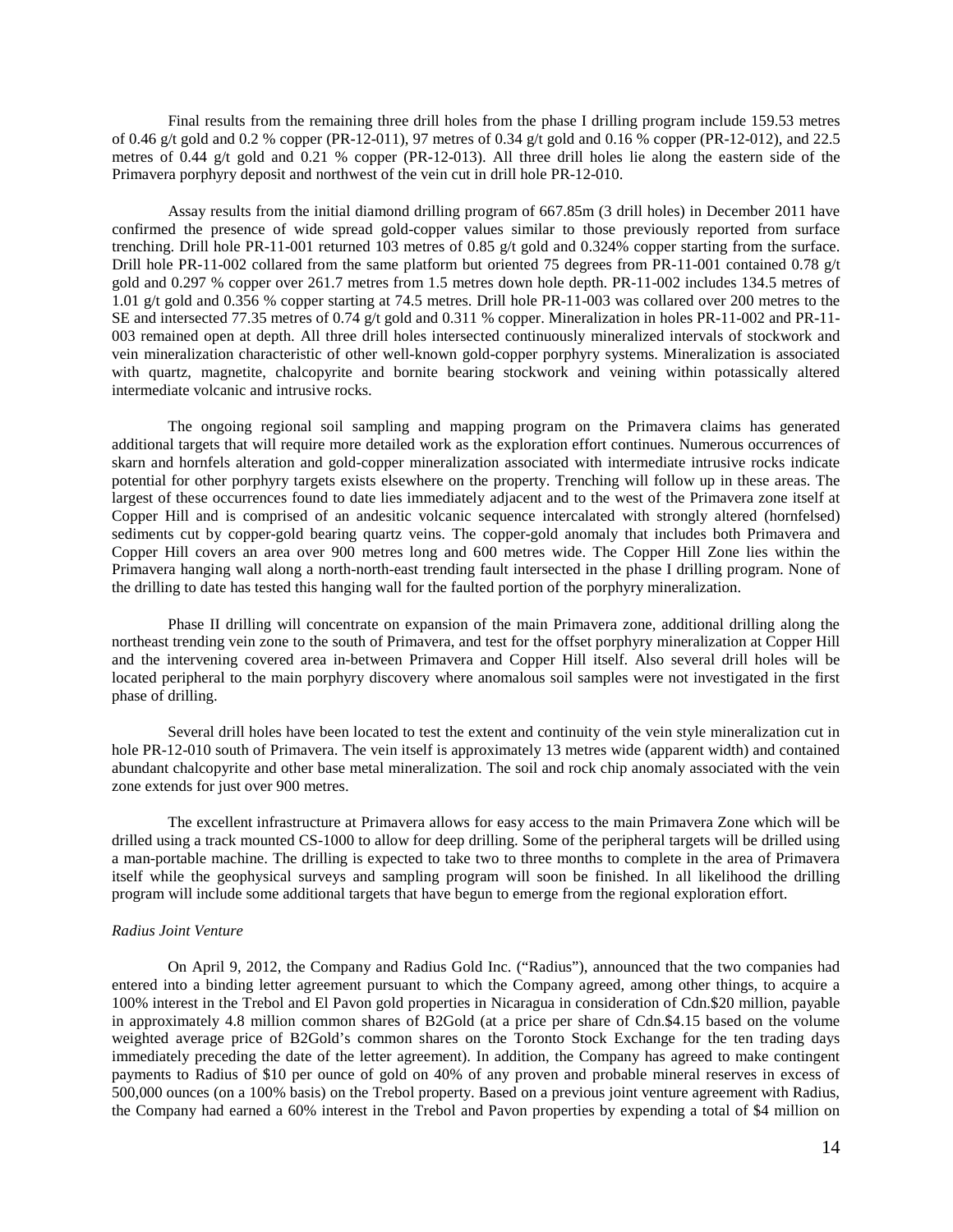exploration, resulting in a 60% - 40% B2Gold – Radius joint venture. The parties entered into a definitive share purchase agreement dated July 24, 2012 and completed the transaction August 8, 2012.

In connection with the transaction, the Company and Radius terminated all other aspects of the existing option and joint venture arrangements entered into between the parties in December 2009 in respect of the Trebol, El Pavon and San Pedro exploration properties.

The Company and Radius have also entered into a joint venture agreement on 60% - 40% basis with respect to each of the San Jose and La Magnolia properties in Nicaragua and continue jointly exploring the properties with the Company and Radius contributing 60% and 40% respectively, of the exploration expenditures of each joint venture.

The 2012 exploration program budget is to fund 5,000 metres of drilling on the Trebol, San Jose and Pavon targets located along the 6 kilometre northeast trending belt of continuously mineralized volcanic rock.

### *Cebollati*

On September 16, 2011, the Company announced additional drilling results from the first exploration drill program at its newly discovered Cebollati gold project in Uruguay. The Company is earning an 80% interest in the property.

Twenty-eight holes totalling 4,036 metres have been completed to September 16, 2011 with new holes following up on the initial drill holes on the property (see B2Gold press release dated June 7, 2011) which confirmed the presence of significant gold bearing replacement style mineralization within multiple zones. Highlights of the new drilling include:

- UC11-019 with 11.15 metres grading 11.59 g/t gold within a broader 23.85 metres interval of mineralization grading 5.69 g/t
- UC11-022 with 7.55 metres grading 5.67 g/t gold; and
- UC11-021 with 16.25 metres grading 1.74 g/t gold

Drilling in 2011 was concentrated in two areas, Southern and Windmill, with the aim to help in defining the geometry of the previously identified zones and test for multiple zones within the target areas. Tighter spaced drilling confirms the existence of zones of continuous, shallow, mineralization within both the Windmill and Southern zones, which are open along strike and to depth. In conjunction with the trenching each of these zones extends for in excess of 400 metres within a mineralized system which has been defined over greater than 2.2 kilometres in strike length (see B2Gold press release dated November 15, 2010).

Fifteen holes totalling 2,132 metres have been drilled to date in the Southern zone with the majority of the holes testing the eastern limb of a broad antiformal structure close to the main fold hinge zone within the deformed marble sequence. Broad zones of alteration and mineralization have been intersected within the Southern zone with several shallow easterly dipping high grade shoots now identified, as typified by holes UC11-019 and UC11-022, which intersected 11.15 metres grading 11.59 g/t gold (6.17 g/t gold with assays capped at 25 g/t gold) and 7.55 metres grading 5.67 g/t gold (4.66 g/t gold with assays capped at 25 g/t gold) respectively. These higher grade shoots have been traced for approximately 75 metres down dip, remain open to the north and south but appear to pinch out to the east. In addition to these holes a single hole, UC11-029, tested the western limb of the antiform and intersected narrow, potentially stacked, horizons of replacement mineralization, with the central horizon returning 3.30 metres grading 3.76 g/t gold. Additional holes will follow up on this new area of mineralization at a later date.

The 2012 exploration program for the Cebollati project has a budget of \$3.4 million which includes approximately 4,000 metres of drilling. The drilling program will continue on the Southern and Windmill zones following the successful 2011 exploration drilling program that confirmed the presence of significant gold bearing replacement style mineralization within multiple zones. In addition, the 2012 exploration will continue on regional evaluation and project generation work.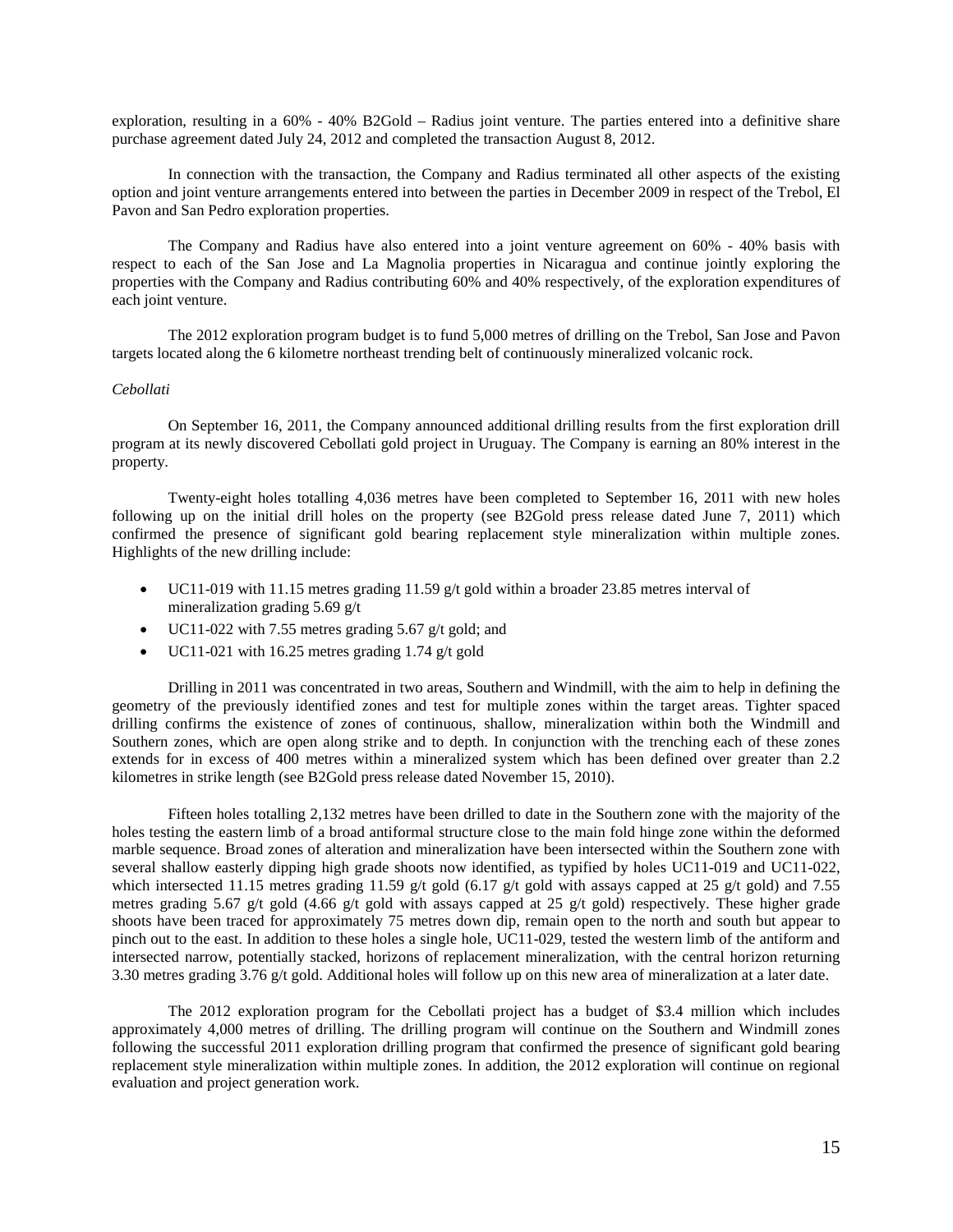# **CRITICAL ACCOUNTING ESTIMATES**

Full disclosure of the Company's accounting policies in accordance with IFRS can be found in Notes 2 and 3 of its audited consolidated financial statements as at December 31, 2011. Management considers the following policies to be the most critical in understanding the judgments that are involved in the preparation of the Company's consolidated financial statements and the uncertainties that could impact its results of operations, financial condition and cash flows:

- Ore reserve and resource estimates;
- Exploration and evaluation expenditures;
- Mine restoration provisions; and
- Deferred income taxes.

## *Ore reserve and resource estimates*

Ore reserves are estimates of the amount of ore that can be economically and legally extracted from the Company's mining properties. The Company estimates its ore reserves and a mineral resource based on information compiled by appropriately qualified persons relating to the geological data on the size, depth and shape of the ore body, and requires complex geological judgments to interpret the data. The estimation of recoverable reserves is based upon factors such as estimates of foreign exchange rates, commodity prices, future capital requirements, and production costs along with geological assumptions and judgments made in estimating the size and grade of the ore body. Changes in the reserve or resource estimates may impact the carrying value of mining interests, mine restoration provisions, recognition of deferred tax assets, and depreciation and amortization charges.

#### *Exploration and evaluation expenditures*

The application of the Company's accounting policy for exploration and evaluation expenditures requires judgment in determining whether it is likely that future economic benefits are likely either from future exploitation or sale or where activities have not reached a stage which permits a reasonable assessment of the existence of reserves. The Company's cost deferral policy requires management to make certain estimates and assumptions about future events or circumstances, in particular whether an economically viable extraction operation can be established. Estimates and assumptions made may change if new information becomes available. If, after an expenditure is capitalized, information becomes available suggesting that the recovery of expenditure is unlikely, the amount capitalized is written off in the statement of operations in the period when the new information becomes available.

#### *Mine restoration provisions*

The Company's mining and exploration activities are subject to various laws and regulations governing the protection of the environment. Significant judgments and estimates are made when estimating the nature and costs associated with mine restoration provisions. Due to the nature of mine closure plans, cash expenditures are expected to occur over a significant period of time with the majority of the expenditures expected to occur in the years from 2018 to 2023. When considering the effect of the extended time period over which costs are expected to be incurred, combined with the estimated discount rate and inflation factors, the fair value of the mine restoration provisions could materially change from period to period due to changes in the underlying assumptions.

#### *Deferred income taxes*

The Company is periodically required to estimate the tax basis of assets and liabilities. Where applicable tax laws and regulations are either unclear or subject to varying interpretations, it is possible that changes in these estimates could occur that materially affect the amounts of deferred income tax assets and liabilities recorded in the financial statements. Changes in deferred tax assets and liabilities generally have a direct impact on earnings in the period that the changes occur.

Each period, the Company evaluates the likelihood of whether some portion or all of each deferred tax asset will not be realized. This evaluation is based on historic and future expected levels of taxable income, the pattern and timing of reversals of taxable temporary timing differences that give rise to deferred tax liabilities, and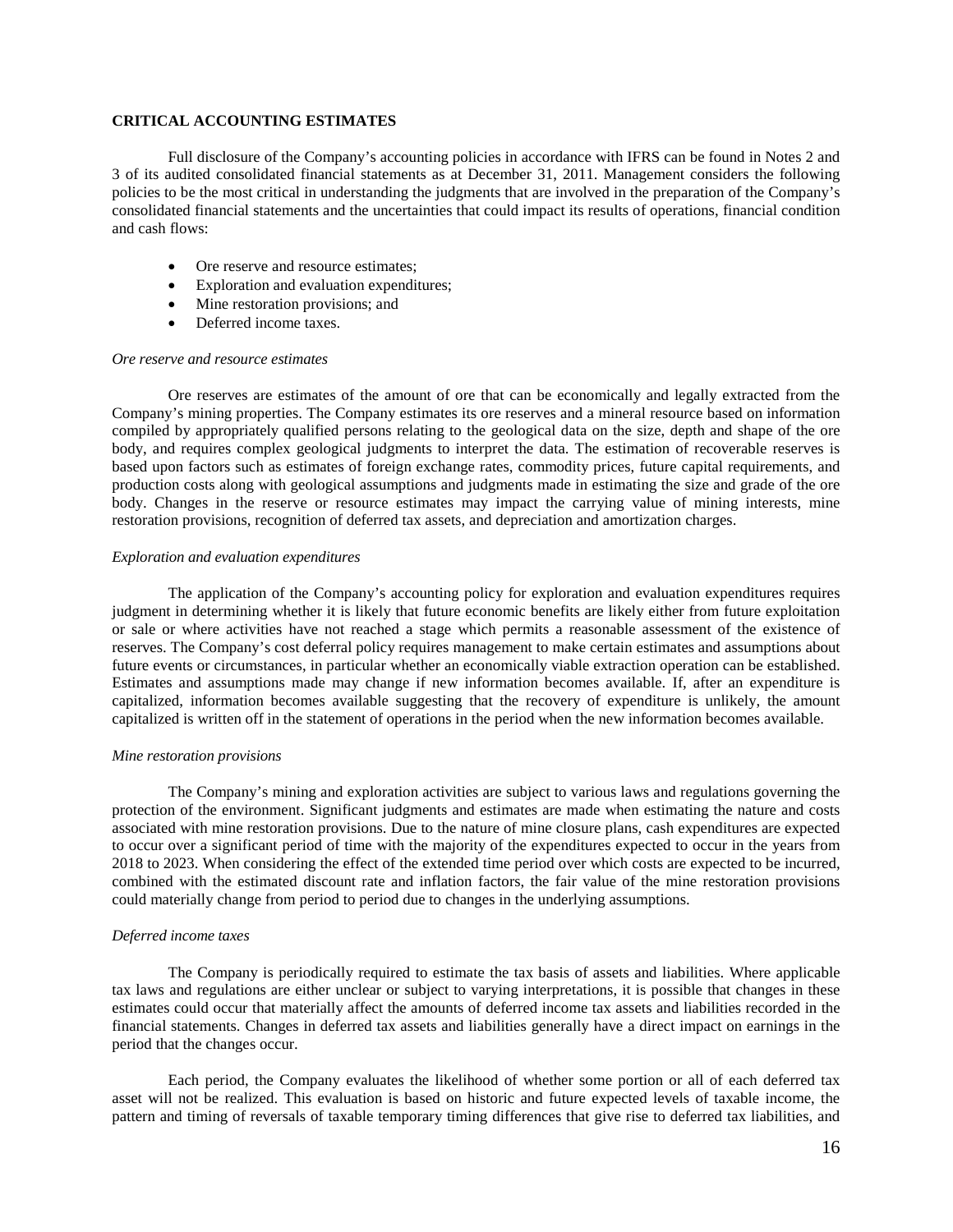tax planning initiatives. Levels of future taxable income are affected by, among other things, market gold prices, production costs, quantities of proven and probable gold reserves, interest rates and foreign currency exchange rates.

#### **RECENT ACCOUNTING PRONOUNCEMENTS**

## *Adoption of International Financial Reporting Standards ("IFRS")*

Effective January 1, 2011, the Company prepares its financial statements in accordance with IFRS. This MD&A should be read in conjunction with Note 19 "Transition to International Financial Standards" of the Company's audited consolidated financial statements for the year ended December 31, 2011.

## *Financial Instruments: Classification and Measurement – IFRS 9*

This is the first part of a new standard on classification and measurement of financial assets that will replace IAS 39, "Financial Instruments: Recognition and Measurement". IFRS 9 has two measurement categories: amortized cost and fair value. All equity instruments are measured at fair value. A debt instrument is recorded at amortized cost only if the entity is holding it to collect contractual cash flows and the cash flows represent principal and interest. Otherwise it is measured at fair value with changes in fair value through profit or loss. In addition, this new standard has been updated to include guidance on financial liabilities and de-recognition of financial instruments. This standard is effective for years beginning on or after January 1, 2015. The extent of the impact of adoption of IFRS 9 has not yet been determined.

#### *Joint Arrangements – IFRS 11*

This standard replaces the guidance in IAS 31 Interests in Joint Ventures. Under IFRS 11, joint arrangements are classified as either joint operations (the Company presently does not have any joint operations) or joint ventures. Joint venture entities are now accounted for using the equity method.

Upon application of IFRS 11, entities which had previously accounted for joint ventures using proportionate consolidation shall collapse the proportionately consolidated net asset value into a single investment balance at the beginning of the earliest period presented. The investment's opening balance is tested for impairment in accordance with IAS 28 and IAS 36 "Impairment of Assets".

Any impairment losses are recognized as an adjustment to opening retained earnings at the beginning of the earliest period presented. The Company intends to adopt IFRS 11 in its financial statements for the annual period beginning on January 1, 2013. The Company does not expect IFRS 11 to have a material impact on the consolidated financial statements.

## *Disclosure of Interests in Other Entities – IFRS 12*

This IFRS shall be applied by companies with an interest in subsidiaries, joint arrangements, associates or unconsolidated structured entities. The application of this standard intends to enable users of the financial statements to evaluate the nature of and risks associated with its interests in other entities, and the effects of those interests on its financial position, financial performance and cash flows. Companies will be required to disclose information about significant judgments and assumptions made in determining the control of another entity, the joint control of an arrangement or significant influence over another entity and the type of joint arrangement when the arrangement has been structured through a separate vehicle. This standard is effective for years beginning on or after January 1, 2013. The Company does not expect IFRS 12 to have a material impact on the consolidated financial statements.

## *Fair value measurement – IFRS 13*

This IFRS aims to improve consistency and reduce complexity by providing a precise definition of fair value and a single source of fair value measurement and disclosure requirements for use across IFRS. The requirements do not extend the use of fair value accounting but provide guidance on how it should be applied where its use is already required or permitted by other standards within IFRS. This standard is effective for years beginning on or after January 1, 2013. The extent of the impact of adoption of IFRS 13 has not yet been determined.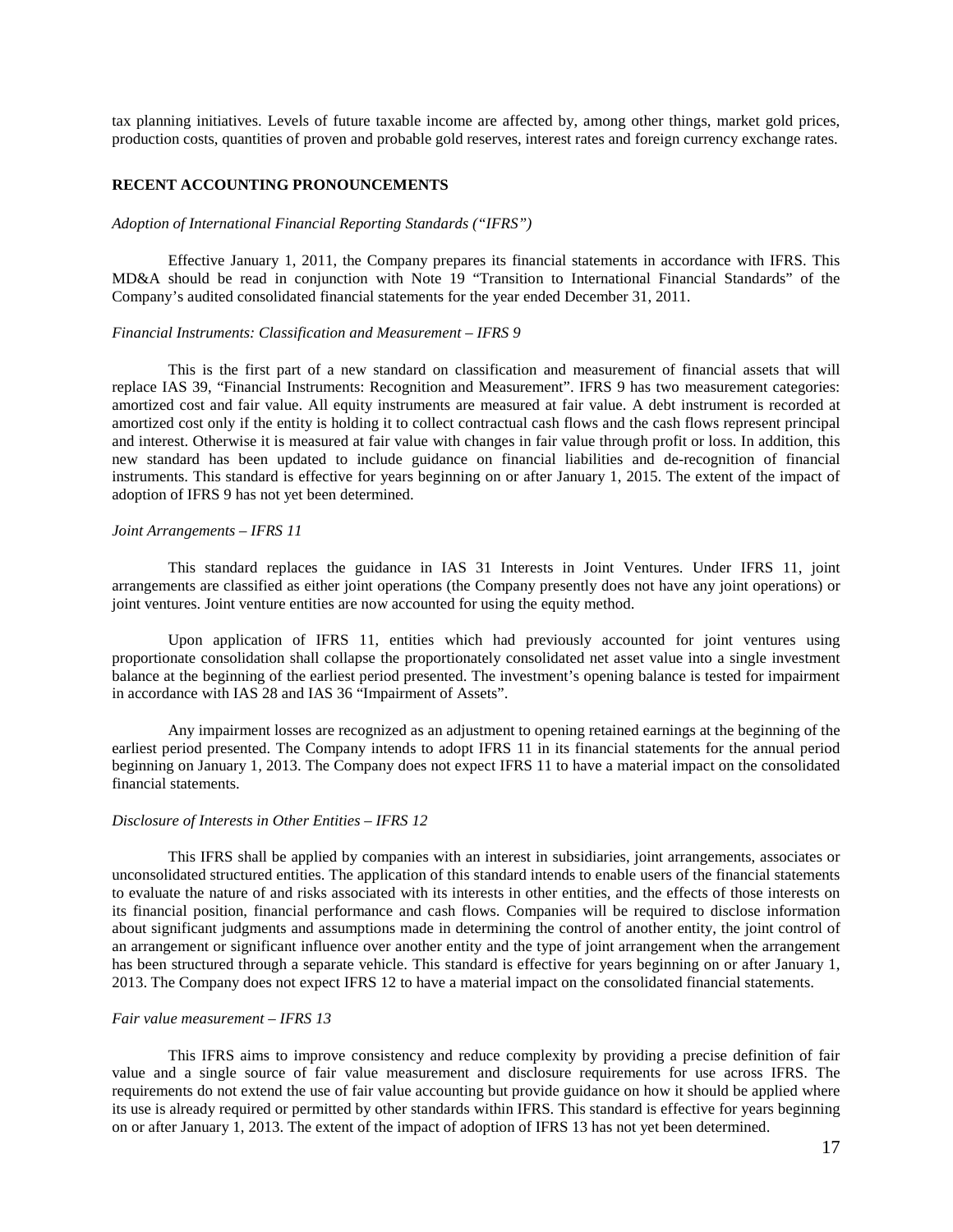# *Stripping Costs in the Production Phase of a Surface Mine – IFRIC 20*

This interpretation applies to waste removal costs that are incurred in open pit mining activity during the production phase of the mine. Recognition of a stripping activity asset requires the asset to be related to an identifiable component of the ore body. Stripping costs that relate to inventory produced should be accounted for as a current production cost in accordance with IAS 2, "Inventories". Stripping costs that generate a benefit of improved access and meet the definition of an asset should be accounted for as an addition to an existing asset. Existing stripping costs on the balance sheet at transition that do not relate to a specific ore body should be written off to opening retained earnings. The stripping activity asset shall be depreciated on a systematic basis, over the expected useful life of the identified component of the ore body that becomes more accessible as a result of the stripping activity. This interpretation is effective for years beginning on or after January 1, 2013. The Company does not expect IFRIC 20 to have a material impact on the consolidated financial statements as the Company currently applies comparable principles to those found in this interpretation.

#### **RISKS AND UNCERTAINTIES**

*The exploration and development of natural resources are highly speculative in nature and are subject to significant risks. The risk factors noted below do not necessarily comprise all those faced by the Company. The Company is faced with a number of other risk factors, including these described under the "Risk Factors" section in its Annual Information Form for the year ended December 31, 2011, available under the Company's profile on SEDAR at [www.sedar.com.](http://www.sedar.com/) Additional risks and uncertainties not presently known to the Company or that the Company currently considers immaterial may also impair the business, operations and future prospects of the Company. If any of the following risks actually occur, the business of the Company may be harmed and its financial condition and results of operations may suffer significantly.* 

### *Exploration, Development and Operating Risks*

Mining operations generally involve a high degree of risk. The Company's operations are subject to all the hazards and risks normally encountered in the exploration, development and production of gold, including unusual and unexpected geologic formations, seismic activity, rock bursts, cave-ins, flooding, pit wall failure and other conditions involved in drilling and removal of material, any of which could result in damage to, or destruction of, mines and other producing facilities, damage to life or property, environmental damage and possible legal liability. Although the Company believes that adequate measures to minimize risk are being taken, milling operations are subject to hazards such as fire, equipment failure or failure of retaining dams around tailings disposal areas which may result in environmental pollution and consequent liability.

The exploration for and development of mineral deposits involves significant risks which even a combination of careful evaluation, experience and knowledge may not eliminate. While the discovery of an ore body may result in substantial rewards, few properties that are explored are ultimately developed into producing mines and no assurance can be given that minerals will be discovered in sufficient quantities or having sufficient grade to justify commercial operations or that funds required for development can be obtained on a timely basis. Major expenses may be required to locate and establish mineral reserves, to develop metallurgical processes and to construct mining and processing facilities at a particular site. It is impossible to ensure that the exploration or development programs planned by the Company will result in a profitable commercial mining program. The economics of developing gold and other mineral properties are affected by many factors including the cost of operations, variations of the grade of ore mined, fluctuations in the price of gold or other minerals produced, costs of processing equipment and such other factors as government regulations, including regulations relating to royalties, allowable production, importing and exporting of minerals and environmental protection. The exact effect of these factors cannot be accurately predicted but the combination of these factors may result in the Company not receiving an adequate return on invested capital.

There is no certainty that the expenditures made by the Company towards the search for and evaluation of mineral deposits will result in discoveries or development of commercial quantities of ore.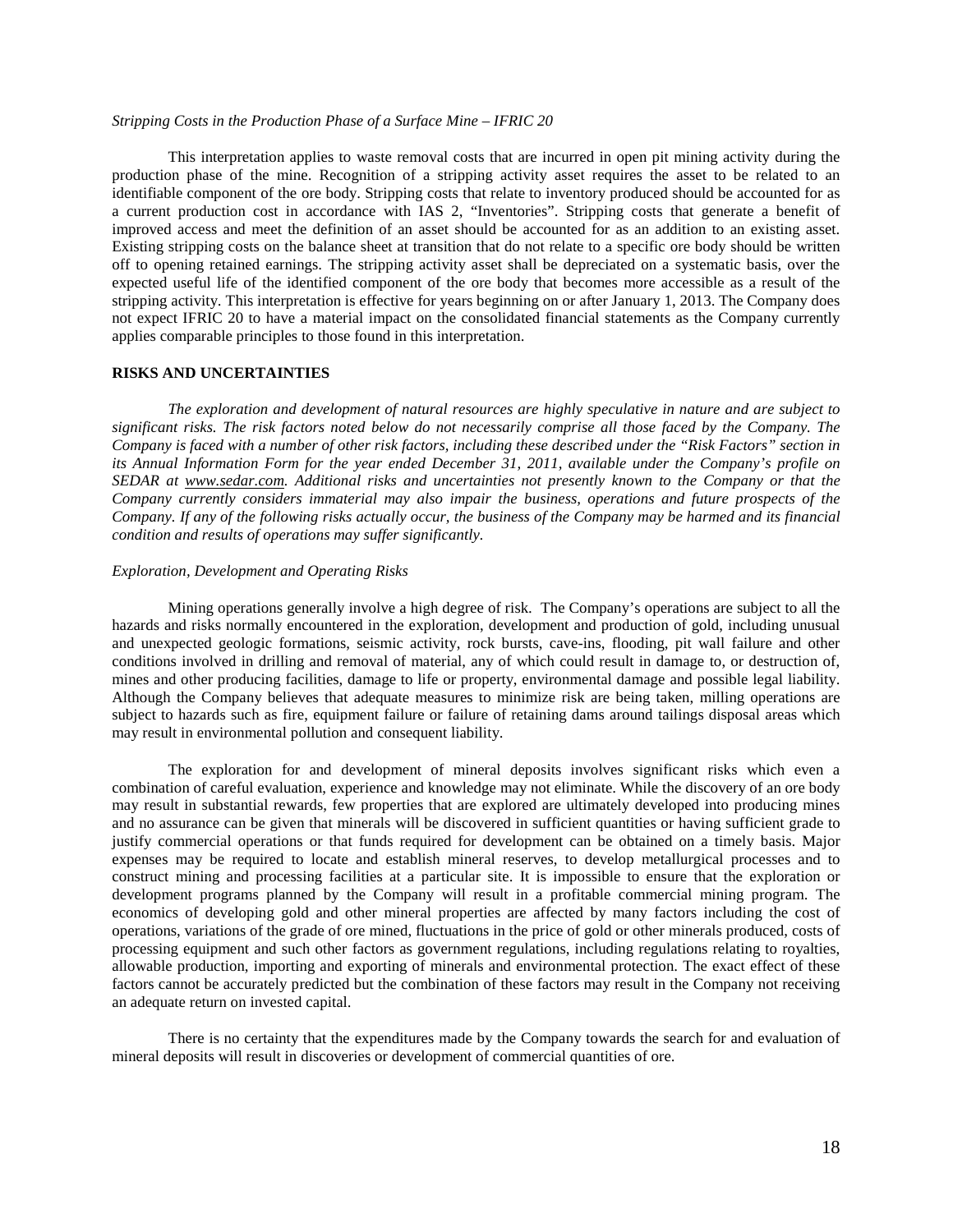### *Foreign Countries and Mining Risks*

The Company's production activities are currently conducted in Nicaragua and, as such, the Company's operations are exposed to various levels of political, economic and other risks and uncertainties. These risks and uncertainties vary from country to country and include, but are not limited to, terrorism, hostage taking, military repression, extreme fluctuations in currency exchange rates, high rates of inflation, labour unrest, the risks of war or civil unrest, expropriation and nationalization, uncertainty as to the outcome of any litigation in foreign jurisdictions, uncertainty as to enforcement of local laws, renegotiation or nullification of existing concessions, licences, permits and contracts, illegal mining, changes in taxation or royalty policies, restrictions on foreign exchange and repatriation, and changing political conditions, currency controls and governmental regulations that favour or require the awarding of contracts to local contractors or require foreign contractors to employ citizens of, or purchase supplies from, a particular jurisdiction.

The Company has interests in exploration/development properties that are located in developing countries, including Namibia, Nicaragua and Colombia, and the mineral exploration and mining activities of the Company may be affected in varying degrees by political instability and government regulations relating to foreign investment and the mining industry. Changes, if any, in mining or investment policies or shifts in political attitude in Namibia, Nicaragua or Colombia may adversely affect the Company's operations or profitability. Operations may be affected in varying degrees by government regulations with respect to, but not limited to, restrictions on production, price controls, export controls, currency remittance, income taxes, royalties, expropriation of property, foreign investment, maintenance of claims, environmental legislation, land use, land claims of local people, water use and mine safety.

Failure to comply with applicable laws, regulations, and permitting requirements may result in enforcement actions there under, including orders issued by regulatory or judicial authorities causing operations to cease or be curtailed, and may include corrective measures requiring capital expenditures, installation of additional equipment, or remedial actions. Parties engaged in mining operations may be required to compensate those suffering loss or damage by reason of the mining activities and may have civil or criminal fines or penalties imposed for violations of applicable laws or regulations. Amendments to current laws, regulations and permits governing operations and activities of mining companies, or more stringent implementation thereof, could have a material adverse impact on the Company and cause increases in capital expenditures or production costs or reduction in levels of production at producing properties or require abandonment or delays in development of new mining properties.

The occurrence of these various factors and uncertainties cannot be accurately predicted and could have an adverse effect on the Company's business, financial condition and results of operations.

### *Property Interests*

The ability of the Company to carry out successful mineral exploration and development activities and mining operations will depend on a number of factors. No guarantee can be given that the Company will be in a position to comply with all conditions and obligations, or to require third parties to comply with their obligations with respect to such properties. Furthermore, while it is common practice that permits and licenses may be renewed, extended or transferred into other forms of licenses appropriate for ongoing operations, no guarantee can be given that a renewal, extension or a transfer will be granted to the Company or, if they are granted, that the Company will be in a position to comply with all conditions that are imposed. A number of the Company's interests are the subject of pending applications to register assignments, extend the term, increase the area or to convert licenses to concession contracts and there is no assurance that such applications will be approved as submitted.

The Company is satisfied, based on due diligence conducted by the Company, that its interests in the properties are valid and exist. There can be no assurances, however, that the interests in the Company's properties are free from defects or that the material contracts between the Company and a foreign government or the entities owned or controlled by it will not be unilaterally altered or revoked. There is no assurance that such rights and title interests will not be revoked or significantly altered to the detriment of the Company. There can be no assurances that the Company's rights and title interests will not be challenged or impugned by third parties. The Company's interests in properties may be subject to prior unregistered agreements or transfers and title may be affected by undetected defects or governmental actions.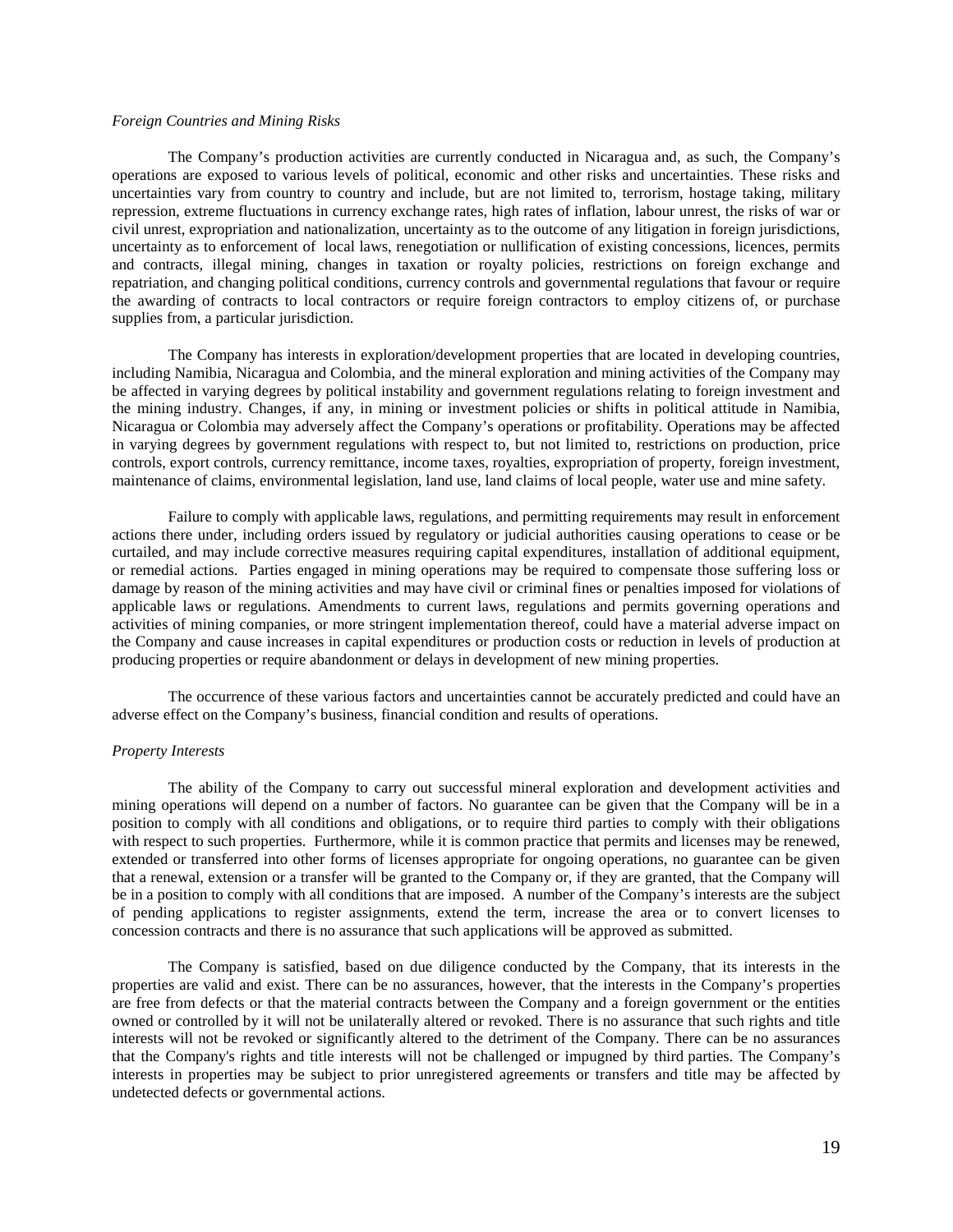Certain of the Company's property interests are also the subject of joint ventures that give the Company the right to earn an interest in the properties. To maintain a right to earn an interest in the properties, the Company may be required to make certain expenditures in respect of the property maintenance by paying government claim and other fees. If the Company fails to make the expenditures or fails to maintain the properties in good standing, the Company may lose its right to such properties and forfeit any funds expended to such time.

## *Commodity Prices*

The profitability of the Company's operations will be dependent upon the market price of mineral commodities. Mineral prices fluctuate widely and are affected by numerous factors beyond the control of the Company. The level of interest rates, the rate of inflation, world supply of mineral commodities, consumption patterns, sales of gold by central banks, forward sales by producers, production, industrial and jewellery demand, speculative activities and stability of exchange rates can all cause significant fluctuations in prices. Such external economic factors are in turn influenced by changes in international investment patterns, monetary systems and political developments. The prices of mineral commodities have fluctuated widely in recent years. Current and future price declines could cause commercial production to be impracticable.

The Company's revenues and earnings also could be affected by the prices of other commodities such as fuel and other consumable items, although to a lesser extent than by the price of gold. The prices of these commodities are affected by numerous factors beyond the Company's control.

#### *Credit risk*

As at June 30, 2012, \$17.7 million of the Company's value-added and other tax receivables were due from the Nicaraguan tax authority. Nicaraguan tax regulations allow taxpayers to: (a) request that refundable tax credits be used to offset other tax obligations or (b) request a cash refund. The regulations provide a specific process for obtaining approval, including required documentation and other information that needs to be reviewed by the Nicaraguan tax administration. However, the regulations do not provide a specific time frame for the tax administration to complete their approval process. The Company is following the process to request authorization to use excess tax credits to offset other tax obligations. The Company has successfully obtained such type of approvals in the past and the tax administration is currently processing approvals related to outstanding credits of the Company. However, in 2011, the approval process by the tax administration has become less efficient as a result of changes in key personnel (at the tax administration) along with a series of new policies to scrutinize requests for refunds and other mechanisms for compensation of excess credits, delaying the process for the Company to use its tax credits to offset other tax obligations.

# *Currency Risks*

The Company's operations in foreign countries are subject to currency fluctuations and such fluctuations may materially affect the Company's financial position and results. The Company reports its financial results in United States dollars and incurs expenses in United States dollars, Canadian dollars, Namibian dollars, Nicaraguan córdobas, and Colombian pesos. As the exchange rates between the Namibian dollar, Nicaraguan córdoba, Colombian peso and Canadian dollar fluctuate against the United States dollar, the Company will experience foreign exchange gains and losses. The exchange rate between the córdoba and the United States dollar varies according to a pattern set by the Nicaraguan Central Bank. The córdoba has been annually devalued versus the United States dollar by means of a crawling peg mechanism which currently stands at approximately 5%.

# *Environmental Compliance*

The Company's operations are subject to local laws and regulations regarding environmental matters, the abstraction of water, and the discharge of mining wastes and materials. Any changes in these laws could affect the Company's operations and economics. Environmental laws and regulations change frequently, and the implementation of new, or the modification of existing, laws or regulations could harm the Company. The Company cannot predict how agencies or courts in foreign countries will interpret existing laws and regulations or the effect that these adoptions and interpretations may have on the Company's business or financial condition.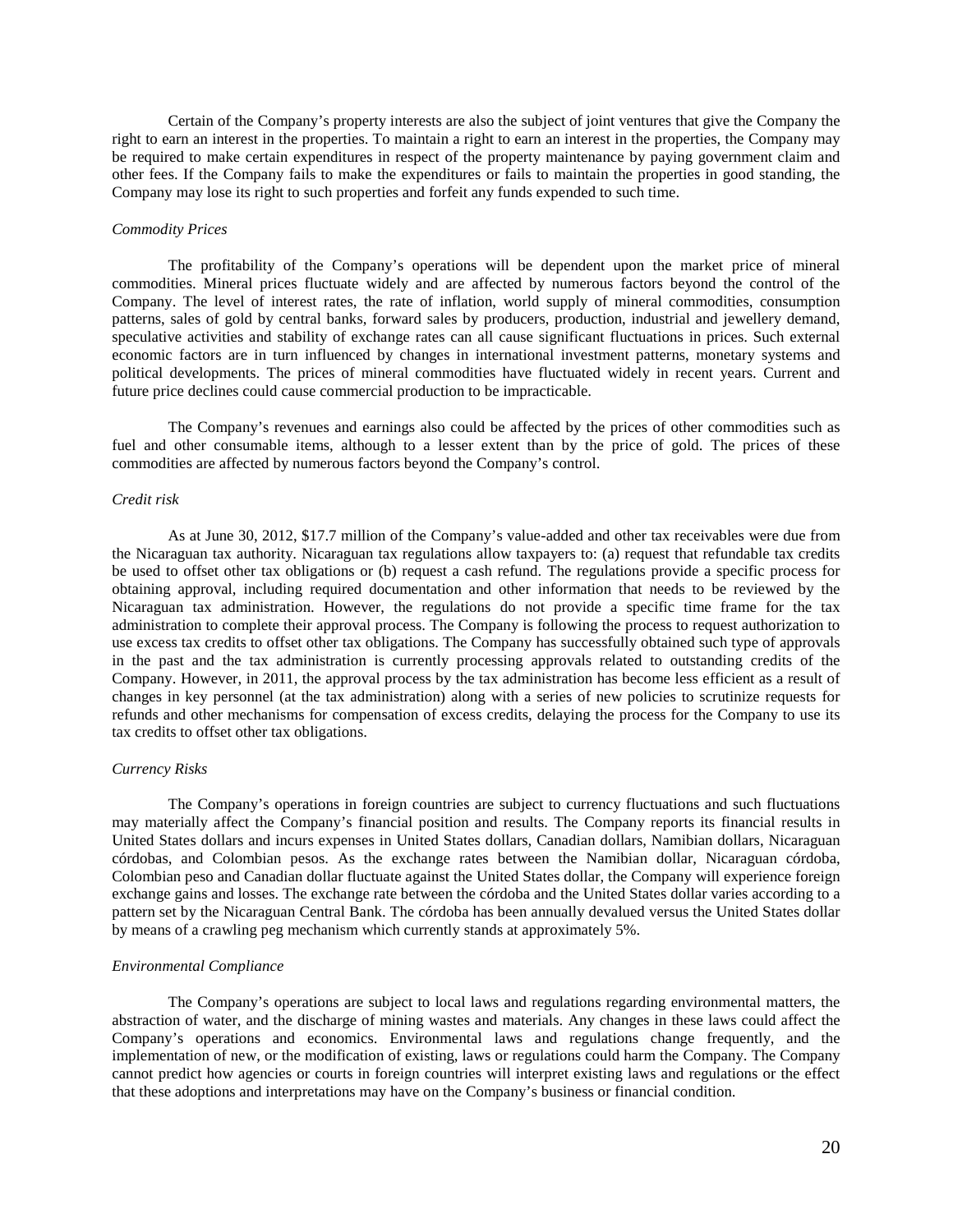The Company may be required to make significant expenditures to comply with governmental laws and regulations. Any significant mining operations will have some environmental impact, including land and habitat impact, arising from the use of land for mining and related activities, and certain impact on water resources near the project sites, resulting from water use, rock disposal and drainage run-off. No assurances can be given that such environmental issues will not have a material adverse effect on the Company's operations in the future. While the Company believes it does not currently have any material environmental obligations, exploration activities may give rise in the future to significant liabilities on the Company's part to the government and third parties and may require the Company to incur substantial costs of remediation. Additionally, the Company does not maintain insurance against environmental risks. As a result, any claims against the Company may result in liabilities the Company will not be able to afford, resulting in the failure of the Company's business. Failure to comply with applicable laws, regulations, and permitting requirements may result in enforcement actions thereunder, including orders issued by regulatory or judicial authorities causing operations to cease or be curtailed, and may include corrective measures requiring capital expenditures, installation of additional equipment, or remedial actions. Parties engaged in exploration operations may be required to compensate those suffering loss or damage by reason of the exploration activities and may have civil or criminal fines or penalties imposed for violations of applicable laws or regulations and, in particular, environmental laws.

Amendments to current laws, regulations and permits governing operations and activities of exploration companies, or more stringent implementation thereof, could have a material adverse impact on the Company and cause increases in expenditures and costs or require abandonment or delays in developing new mining properties.

# **INTERNAL CONTROLS**

The Company's management is responsible for establishing and maintaining adequate internal control over financial reporting. Any system of internal control over financial reporting, no matter how well designed, has inherent limitations. As a result, even those systems determined to be effective can only provide reasonable assurance regarding the preparation and presentation of the Company's financial statements. There have been no changes in the Company's internal control over financial reporting in the second quarter of 2012 that have materially affected, or are reasonably likely to materially affect, internal control over financial reporting.

## **NON-IFRS MEASURES**

Cash cost per ounce data are intended to provide additional information and should not be considered in isolation or as a substitute for measures of performance prepared in accordance with IFRS.

|                                                                                                                        | Three months ended<br>June 30 |                        | Six months ended<br>June 30 |                            |  |
|------------------------------------------------------------------------------------------------------------------------|-------------------------------|------------------------|-----------------------------|----------------------------|--|
|                                                                                                                        | 2012                          | 2011                   | 2012                        | <u>2011</u>                |  |
|                                                                                                                        | \$<br>(000's)                 | \$<br>(000's)          | \$<br>(000's)               | \$<br>(000's)              |  |
| Production costs per consolidated financial statements<br>Royalties and production taxes<br>Inventory sales adjustment | 20,751<br>666<br>719          | 18,188<br>2,881<br>461 | 43,087<br>3,881<br>(1,295)  | 38,728<br>5,620<br>(1,633) |  |
|                                                                                                                        | 22,136                        | 21,530                 | 45,673                      | 42,715                     |  |
| Gold production (in ounces)                                                                                            | 36,803                        | 36,760                 | 71,405                      | 71,493                     |  |
| Total cash costs per ounce of gold production (\$/ounce)                                                               | 601                           | 586                    | 640                         | 597                        |  |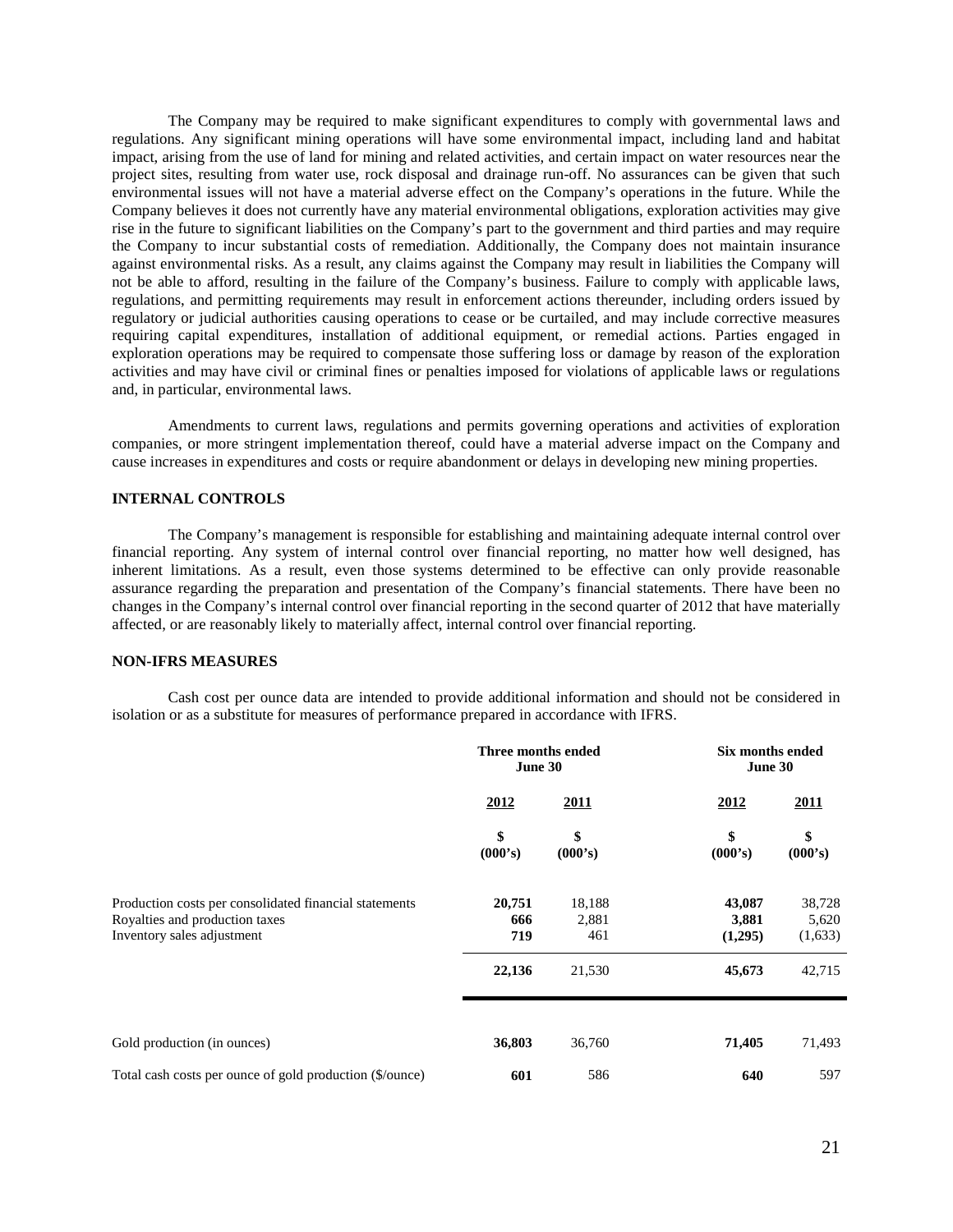Total cash costs per ounce is derived from amounts included in the Consolidated Statement of Operations and include mine site operating costs such as mining, processing, smelting, refining, transportation costs, royalties and production taxes, less silver by-product credits.

|                                                                                                              | $\Omega$ | $\Omega$ 1 | $\Omega$ | Q3     | $\Omega$ | $\Omega$ 1 | Q <sub>4</sub> | Q3     |
|--------------------------------------------------------------------------------------------------------------|----------|------------|----------|--------|----------|------------|----------------|--------|
|                                                                                                              | 2012     | 2012       | 2011     | 2011   | 2011     | 2011       | 2010           | 2010   |
| Gold revenue (\$ in thousands)                                                                               | 57,330   | 63,873     | 66,894   | 50,459 | 54,498   | 53,501     | 47,013         | 40,191 |
| Gold sold (ounces)                                                                                           | 35,860   | 37,853     | 39,557   | 29,672 | 36,030   | 38,754     | 34,039         | 32,300 |
| Average realized gold price<br>$$/$ ounce)                                                                   | 1,599    | 1,687      | 1,691    | 1,701  | 1,513    | 1,381      | 1,381          | 1,244  |
| Gold produced (ounces)                                                                                       | 36,803   | 34,602     | 38,808   | 34,303 | 36,760   | 34,733     | 36,824         | 30,675 |
| Cash operating costs<br>$(\frac{\sqrt{2}}{2})$ ounce gold)                                                   | 583      | 587        | 542      | 529    | 507      | 531        | 535            | 517    |
| Total cash costs (\$/ ounce<br>gold)                                                                         | 601      | 680        | 632      | 620    | 586      | 610        | 609            | 581    |
| Net income for the period $^{(6)}$ (\$ in<br>thousands)                                                      | 11,937   | 14,546     | 20,837   | 9,036  | 15,016   | 11,411     | 4,337          | 28,056 |
| Earnings (loss) per share $(6)$ -<br>basic $($ )                                                             | 0.03     | 0.04       | 0.06     | 0.03   | 0.05     | 0.03       | 0.01           | 0.09   |
| Earnings (loss) per share $^{(6)}$ -<br>diluted $(\$)$                                                       | 0.03     | 0.04       | 0.06     | 0.03   | 0.05     | 0.03       | 0.01           | 0.09   |
| Cash flows from operating<br>activities (\$ in thousands)<br>- before changes in non-cash<br>working capital | 27,791   | 27,066     | 35,361   | 19,971 | 28,833   | 24,765     | 22,033         | 13,545 |

*(6) Attributable to the shareholders of the Company.* 

### **OUTLOOK**

B2Gold continued to deliver solid operating and financial results in the second quarter of 2012 and is on track to replicate our operational success from 2011. We will continue to optimize gold production at the two mines, advance the development of the Jabali, Otjikoto and Gramalote development projects, further explore around the mines and our other numerous exploration projects, pursue accretive acquisitions and maintain a strong cash position.

# *Operations*

Our highly experienced operations team continues to excel with outstanding performance at the Libertad and Limon mines, excellent work on feasibility and development projects, and playing a critical role in the evaluation of acquisition targets.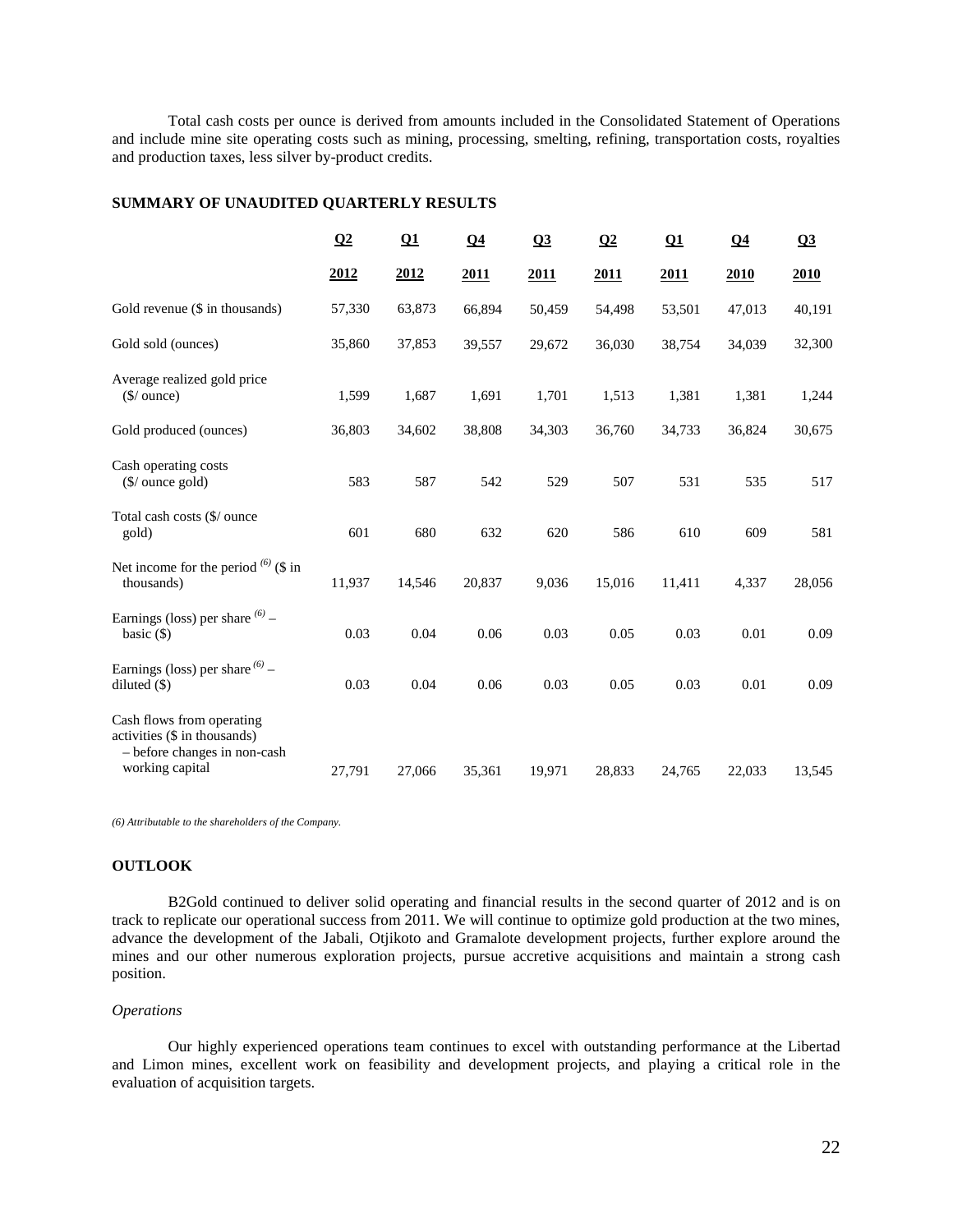Operating performance continued to improve at both mines with gold recoveries at La Libertad and Limon averaging over 91% in the second quarter exceeding budget. La Libertad achieved record throughput in the second quarter, averaging 5,563 tonnes per day exceeding budget of 5,491 tonnes per day.

B2Gold is projecting another record year for gold production in 2012, with consolidated production from La Libertad and Limon Mines estimated to total approximately 150,000 to 160,000 ounces of gold at a cash operating cost of approximately \$590 to \$625 per ounce. The Company has no debt and no gold hedging. Average operating cash costs have been budgeted to be approximately 10% higher in 2012 compared to 2011 mainly due to a short term higher strip ratio at La Libertad and higher consumables and power costs.

Cash operating costs are expected to improve and production to increase in 2013 over 2012 due to the processing of higher grade ore from the Jabali deposit through La Libertad mill. The Company is projecting gold production to increase to approximately 185,000 ounces in 2013 and 200,000 ounces in 2014.

### *La Libertad Mine, Nicaragua*

The Libertad Mine continued to perform well in the second quarter of 2012 producing 25,135 ounces of gold at an operating cash cost of \$505 per ounce. Production was within guidance and cash operating costs were \$53 below budget.

Gold production from Libertad to date in the third quarter 2012 continues to improve with record gold production in the month of July and is expected to increase quarter over quarter in 2012 as higher grade ore from the new Santa Maria pit enters the mine plan as well as the resumption of mining higher grade material from the Jabali deposit in the fourth quarter.

In 2012 the Company is projecting production from La Libertad to increase each quarter and total between 102,000 and 110,000 ounces of gold for the year with operating cash costs of between \$550 to \$575 per ounce.

Based on the successful 2011 exploration and infill drilling programs on the Jabali zones 12 km east of La Libertad mill on La Libertad property, the Company reported, in April 2012, an increase in mineral resources at La Libertad for the Jabali deposit with significantly higher gold grade than is currently being mined and processed at La Libertad.

The discovery of the higher grade Jabali zones is a great example of the value that effective exploration can create. These higher grade zones located a short truck haul from La Libertad mill will allow us to increase the grade of the mill feed thereby providing significantly more gold annually from the same tonnage of ore. With the commencement of hard rock mining at Jabali in late 2012, subject to a final mine plan and permit, we are projecting La Libertad annual gold production to increase to 135,000 ounces in 2013 and increase further in future years.

The Jabali zones remain open to the east and west and further drilling is underway on these and other targets on La Libertad property.

## *Limon Mine, Nicaragua*

The Limon Mine is projected to produce approximately 48,000 to 50,000 ounces of gold in 2012, an increase from 2011 production of 45,037 ounces of gold. Operating cash costs for 2012 are projected at approximately \$700 to \$725 per ounce of gold. Similarly to La Libertad we are projecting increased gold production on a quarterly basis throughout the year at the Limon Mine.

Exploration continues at El Limon with two drill rigs exploring both near surface and underground targets with the goal of increasing the five year mine life and testing higher grade targets.

## *Health, Safety, Environmental and Corporate Social Responsibility*

In 2012 B2Gold will continue our strong commitment to maintain our high standards of health, safety, environment and corporate social responsibilities. We continue to invest in the communities where we operate with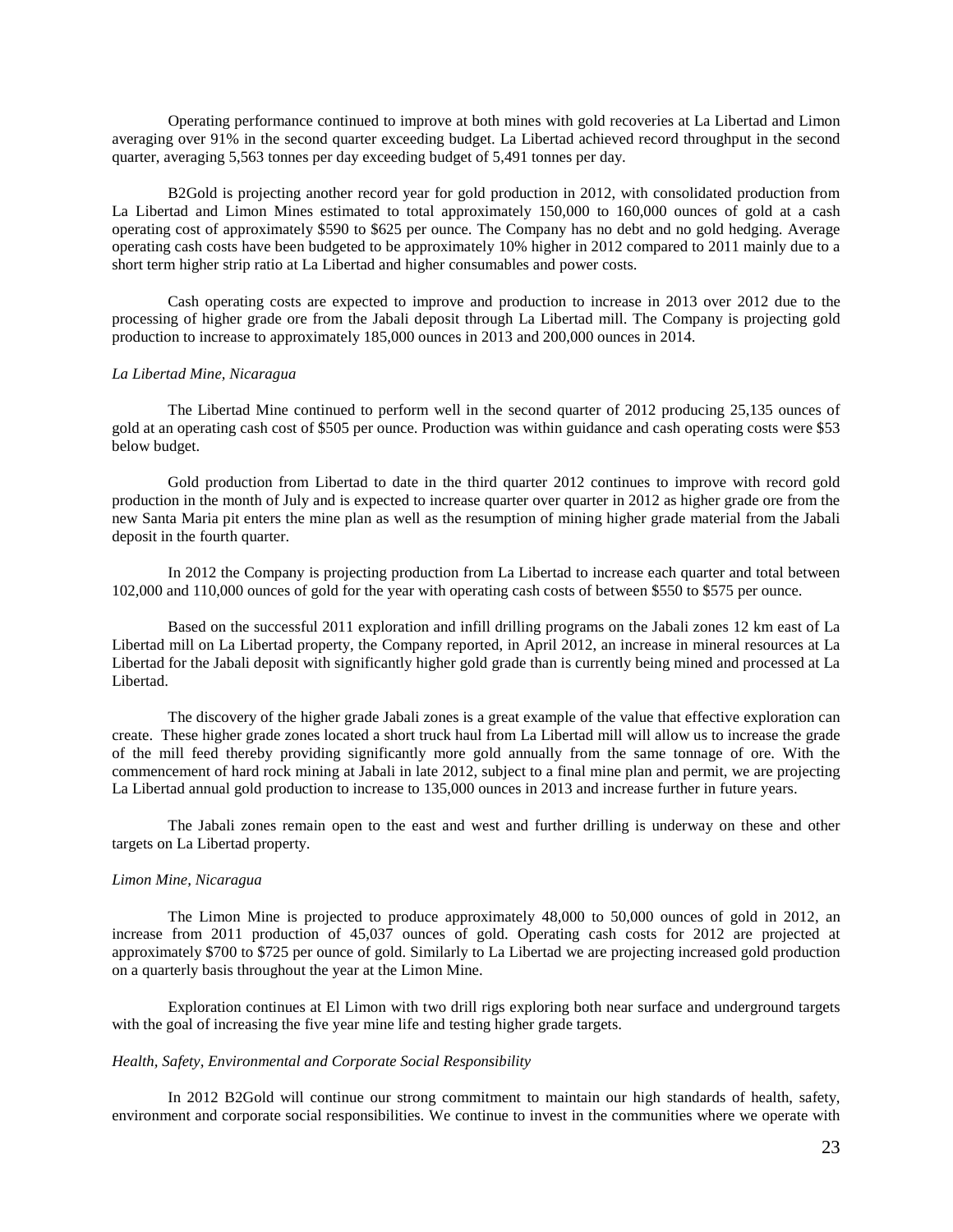more than \$4 million spent on social programs at La Libertad and the Limon communities in 2011. These monies were focused on issues related to public health, education, and development of small business. In 2012, B2Gold has budgeted \$8.6 million for support and administration of the Company's Corporate Social Responsibility Program. This program is implemented in the communities where we work, and at the national level.

B2Gold manages social responsibilities in the communities where we work through establishment of transparent foundations that include stakeholder participation as a key to developing sustainable projects. Our foundations focus on public health and welfare, education, development of small to medium enterprises and critical areas identified by key members of the local communities.

### *Development Projects*

### *Otjikoto Project, Namibia*

Late in 2011, the Company completed the acquisition of a 92% interest in the Otjikoto project in Namibia, by completing a business combination with Auryx Gold whereby we acquired all of their shares in exchange for B2Gold shares.

B2Gold is conducting an aggressive 2012 feasibility, development and exploration program of \$43.5 million to further drill test the exploration potential of the Otjikoto gold property, complete a feasibility study in the fourth quarter of 2012 and concurrently commence planning for mine construction at the Otjikoto gold project. Based on current projections the Company expects to commence construction in early 2013 and commercial production at Otjikoto in early 2015 with average annual gold production in excess of 100,000 ounces of gold over a ten year mine life based on a Preliminary Economic Assessment released by Auryx Gold Corp. in September 2011.

B2Gold Namibia's experienced staff, is well placed to advance development at the Otjikoto gold project given B2Gold's existing cash position, cash from operations and strong financing capability and a management team with significant mine development and operating experience.

Our exploration team believes there is also the significant potential to increase current gold resources on the property. Exploration drilling has recently commenced on the Otjikoto property. We view this as a highly accretive acquisition based on the resources outlined on the project to date.

# *Gramalote Property, Colombia (B2Gold 49% / AngloGold Ashanti 51%)*

The companies are funding an exploration, feasibility and development budget totaling \$36.9 million for 2012 on a pro rata basis. A prefeasibility study is scheduled to be completed in the third quarter of 2012 and a final feasibility study is scheduled to be completed in the fourth quarter of 2013.

The Company believes the Gramalote project has the potential to become a large scale open pit gold mine with production projected to commence in 2016 (subject to completion of a feasibility study and financing).

# *Other Exploration*

In addition to the exploration programs mentioned above, the Company is undertaking further exploration programs on the Trebol and El Pavon properties, the San Jose and La Magnolia joint venture properties with Radius Gold and the Primavera joint venture property with Calibre Mining in Nicaragua and the Cebollati property in Uruguay.

B2Gold benefits from a highly experienced and successful exploration team. They continue to succeed in exploration around our mines and generate and explore numerous high quality exploration projects. The Company will continue to fund and support exploration based on the teams proven track record and our strategic belief that exploration success can lead to dramatic cost effective growth.

In total, B2Gold's combined 2012 exploration budgets is approximately \$36.1 million used to fund approximately 69,000 metres of drilling. Further exploration results will be released as they become available.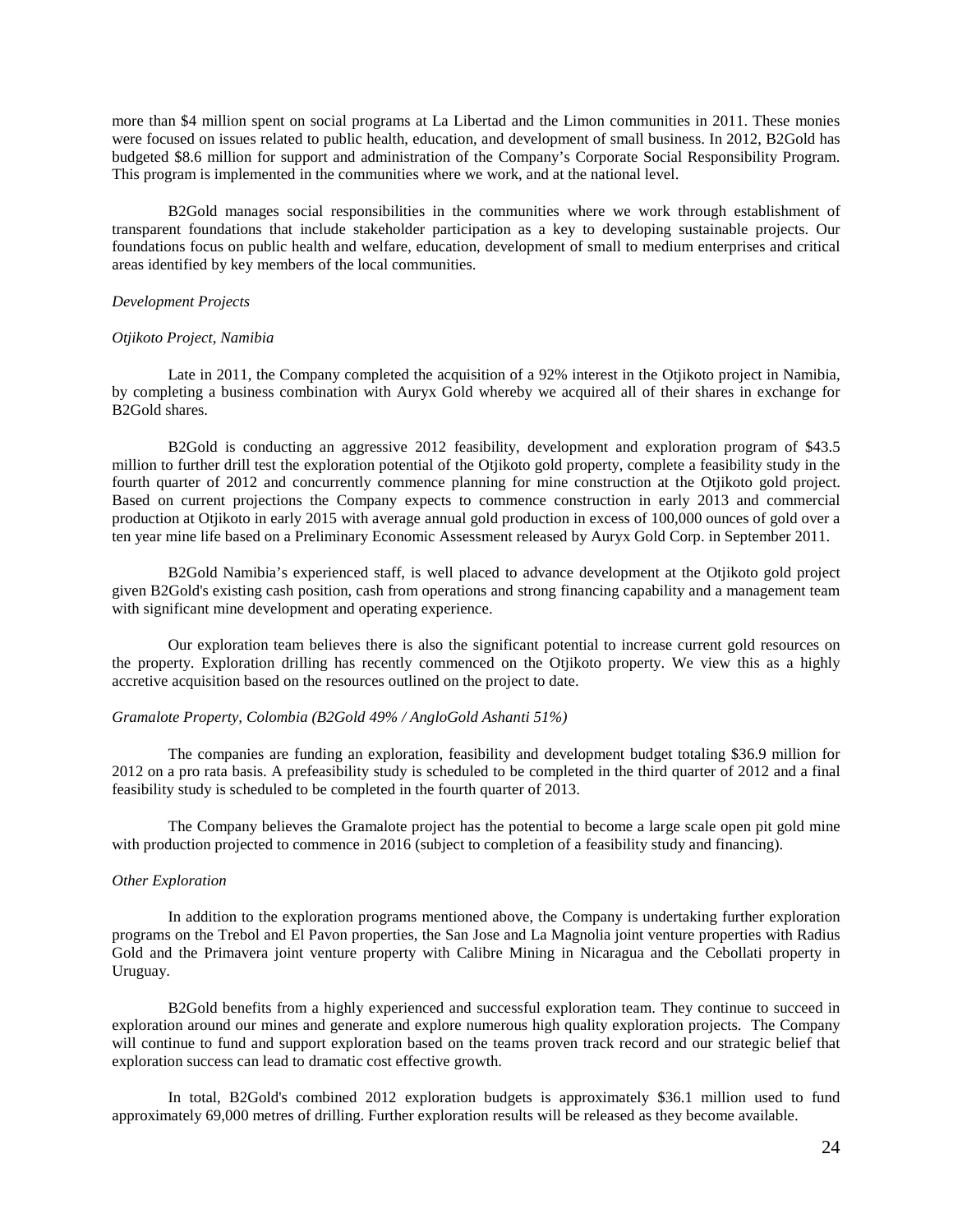#### *Financial*

Our strong operational performance and solid gold prices enabled B2Gold to finish the second quarter of 2012 with approximately \$77 million in cash and cash equivalents. The Company has no debt and no gold hedging.

Cash from mining operations for the six months to June 30, 2012 was \$74.2 million, exceeding first half 2012 guidance by \$3.2 million and will continue to improve (at current market prices) in subsequent quarters as production increases. Looking forward, it is expected that cash from mining operations for 2012 will exceed original projections of approximately \$140 million (using a \$1,550 per ounce gold price). Based on current projections, this strong financial position, will allow the Company to continue to advance its development and exploration projects and fund all capital requirements in 2012, while retaining a strong cash balance.

### *Conclusion*

In conclusion, given our proven technical team, strong operational and financial performance, financing capability and high quality development and exploration projects, B2Gold is well positioned to continue our growth as an intermediate gold producer from existing projects. Based on current assumptions the Company is projecting gold production to grow to over 450,000 ounces per year in 2016. In addition, the Company will continue our successful strategy of growth through accretive acquisitions and exploration success.

# **OUTSTANDING SHARE DATA**

At August 13, 2012 there were 387,847,463 common shares outstanding. In addition, there were 22.5 million stock options outstanding with exercise prices ranging between Cdn.\$0.80 to Cdn.\$4.00 per share, 0.5 million share purchase warrants with an exercise price of Cdn.\$4.34 per share, and 1.6 million RSU. More information is disclosed in Note 6 of the Company's June 30, 2012 unaudited interim consolidated financial statements.

#### **CAUTION ON FORWARD-LOOKING INFORMATION**

This Management's Discussion and Analysis contains forward-looking statements within the meaning of applicable securities laws, which reflect management's expectations regarding the Company's future growth, results of operations (including, without limitation, future production and capital expenditures), performance (both operational and financial) and business prospects (including the timing and development of new deposits and the success of exploration activities) and opportunities. Wherever possible, words such as "plans", "expects" or "does not expect", "budget", "scheduled", "estimates", "forecasts", "anticipate" or "does not anticipate", "believe", "intend" and similar expressions or statements that certain actions, events or results "may", "could", "would", "might" or "will" be taken, occur or be achieved, have been used to identify these forward-looking statements. Although the forward-looking statements contained in this Management's Discussion and Analysis reflect management's current beliefs based upon information currently available to management and based upon what management believes to be reasonable assumptions, the Company cannot be certain that actual results will be consistent with these forward-looking statements. A number of factors could cause actual results, performance, or achievements to differ materially from the results expressed or implied in the forward-looking statements including those listed in the "Risk Factors" section of this management's discussion and analysis. These factors should be considered carefully and prospective investors should not place undue reliance on the forward-looking statements. Forward-looking statements necessarily involve significant known and unknown risks, assumptions and uncertainties that may cause the Company's actual results, performance, prospects and opportunities in future periods to differ materially from those expressed or implied by such forward-looking statements. Although the Company has attempted to identify important risks and factors that could cause actual actions, events or results to differ materially from those described in forward-looking statements, there may be other factors and risks that cause actions, events or results not to be as anticipated, estimated or intended. There can be no assurance that forwardlooking statements will prove to be accurate, as actual results and future events could differ materially from those anticipated in such statements. Accordingly, shareholders should not place undue reliance on forward-looking statements. These forward-looking statements are made as of the date of this Management's Discussion and Analysis and, other than as required by applicable securities laws, the Company assumes no obligation to update or revise them to reflect new events or circumstances.